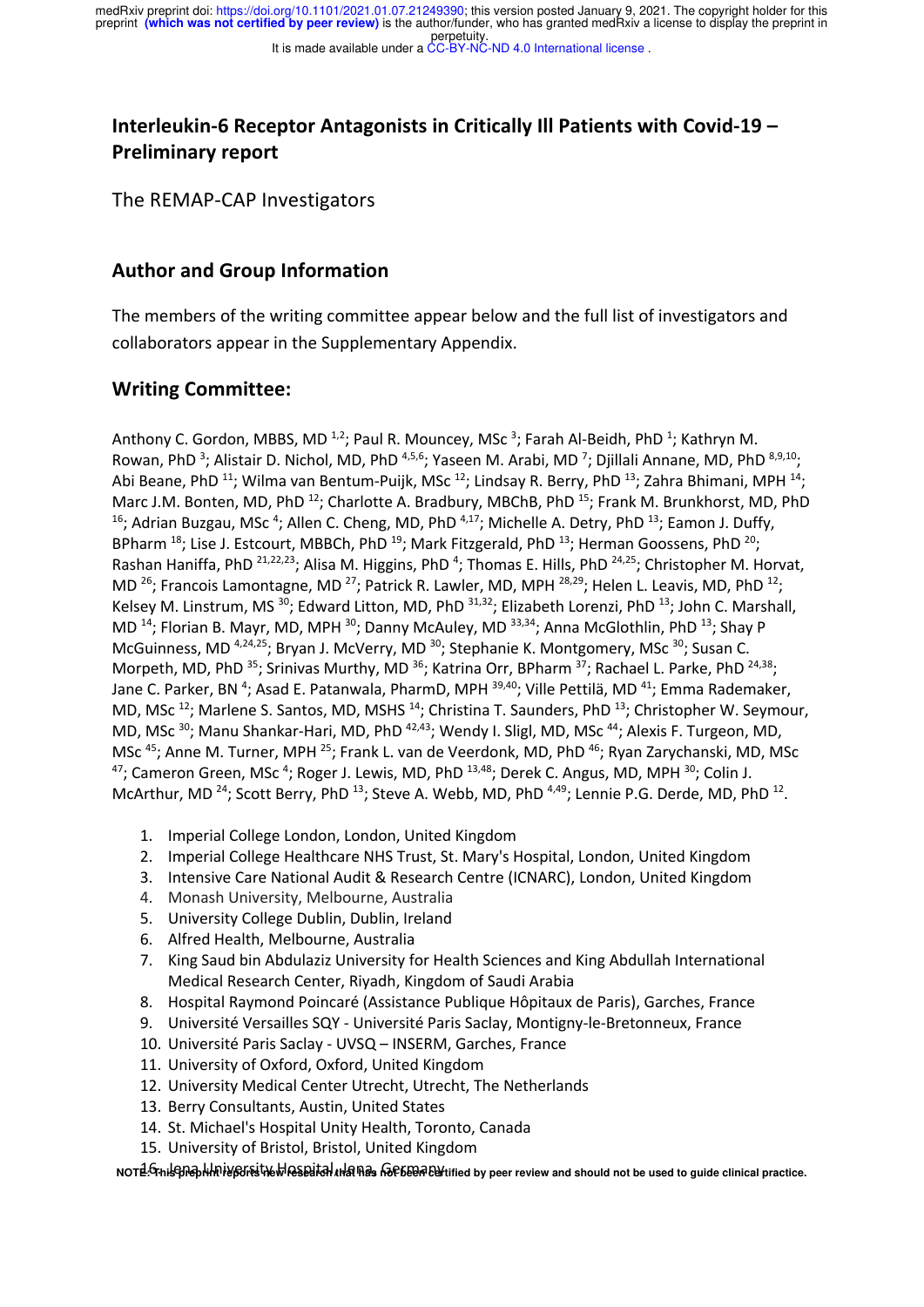perpetuity. preprint **(which was not certified by peer review)** is the author/funder, who has granted medRxiv a license to display the preprint in medRxiv preprint doi: https://doi.org/10.1101/2021.01.07.21249390; this version posted January 9, 2021. The copyright holder for this

It is made available under a CC-BY-NC-ND 4.0 International license .

- 17. Alfred Health, Melbourne, Australia
- 18. Auckland District Health Board, Auckland, New Zealand
- 19. NHS Blood and Transplant, Oxford, United Kingdom
- 20. University of Antwerp, Wilrijk, Belgium
- 21. University of Oxford, Bangkok, Thailand
- 22. University College London Hospital, London, United Kingdom
- 23. National Intensive Care Surveillance (NICST), Colombo, Sri Lanka
- 24. Auckland City Hospital, Auckland, New Zealand
- 25. Medical Research Institute of New Zealand (MRINZ), Wellington, New Zealand
- 26. UPMC Children's Hospital of Pittsburgh, Pittsburgh, United States
- 27. Université de Sherbrooke, Sherbrooke, Quebec, Canada
- 28. University Health Network, Toronto, Canada
- 29. University of Toronto, Toronto, Canada
- 30. University of Pittsburgh, Pittsburgh, United States
- 31. Fiona Stanley Hospital, Perth, Australia
- 32. University of Western Australia, Perth, Australia
- 33. Queen's University Belfast, Belfast, Northern Ireland
- 34. Royal Victoria Hospital, Belfast, Northern Ireland
- 35. Middlemore Hospital, Auckland, New Zealand
- 36. University of British Columbia, Vancouver, Canada
- 37. Fiona Stanley Hospital, Perth, Australia
- 38. University of Auckland, Auckland, New Zealand
- 39. University of Sydney, Sydney, Australia
- 40. Royal Prince Alfred Hospital, Sydney, Australia
- 41. University of Helsinki and Helsinki University Hospital, Helsinki, Finland
- 42. King's College London, London, United Kingdom
- 43. Guy's and St Thomas' NHS Foundation Trust, London, United Kingdom
- 44. University of Alberta, Edmonton, Canada
- 45. Université Laval, Québec City, Canada
- 46. Radboudumc, Nijmegen, The Netherlands
- 47. University of Manitoba, Winnipeg, Canada
- 48. Harbor-UCLA Medical Center, Torrance, CA, United States
- 49. St John of God Hospital, Subiaco, Australia

#### **Keywords**

Adaptive platform trial; intensive care; pneumonia; pandemic; Covid-19; tocilizumab;

sarilumab; interleukin-6

## **Corresponding Author**

Anthony C Gordon, MB BS, MD Division of Anaesthetics, Pain Medicine & Intensive Care Imperial College London, St Mary's Hospital Praed Street London, W2 1NY, UK

Email: anthony.gordon@imperial.ac.uk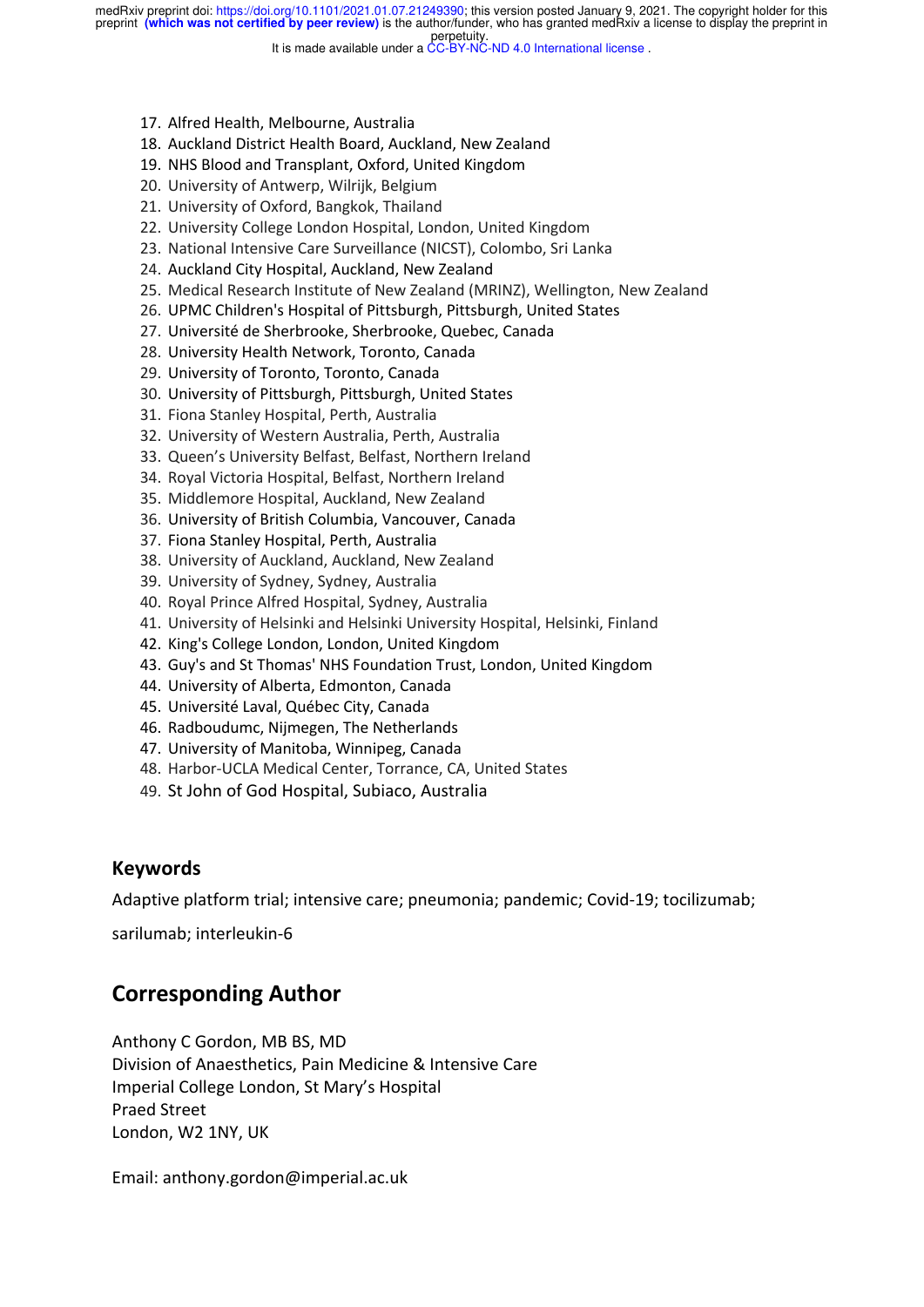# **Abstract**

## Background

The efficacy of interleukin-6 receptor antagonists in critically ill patients with coronavirus disease 2019 (Covid-19) is unclear.

### Methods

We evaluated tocilizumab and sarilumab in an ongoing international, multifactorial, adaptive platform trial. Adult patients with Covid-19, within 24 hours of commencing organ support in an intensive care unit, were randomized to receive either tocilizumab (8mg/kg) or sarilumab (400mg) or standard care (control). The primary outcome was an ordinal scale combining in-hospital mortality (assigned -1) and days free of organ support to day 21. The trial uses a Bayesian statistical model with pre-defined triggers to declare superiority, efficacy, equivalence or futility.

### Results

Tocilizumab and sarilumab both met the pre-defined triggers for efficacy. At the time of full analysis 353 patients had been assigned to tocilizumab, 48 to sarilumab and 402 to control. Median organ support-free days were 10 (interquartile range [IQR] -1, 16), 11 (IQR 0, 16) and 0 (IQR -1, 15) for tocilizumab, sarilumab and control, respectively. Relative to control, median adjusted odds ratios were 1.64 (95% credible intervals [CrI] 1.25, 2.14) for tocilizumab and 1.76 (95%CrI 1.17, 2.91) for sarilumab, yielding >99.9% and 99.5% posterior probabilities of superiority compared with control. Hospital mortality was 28.0% (98/350) for tocilizumab, 22.2% (10/45) for sarilumab and 35.8% (142/397) for control. All secondary outcomes and analyses supported efficacy of these IL-6 receptor antagonists.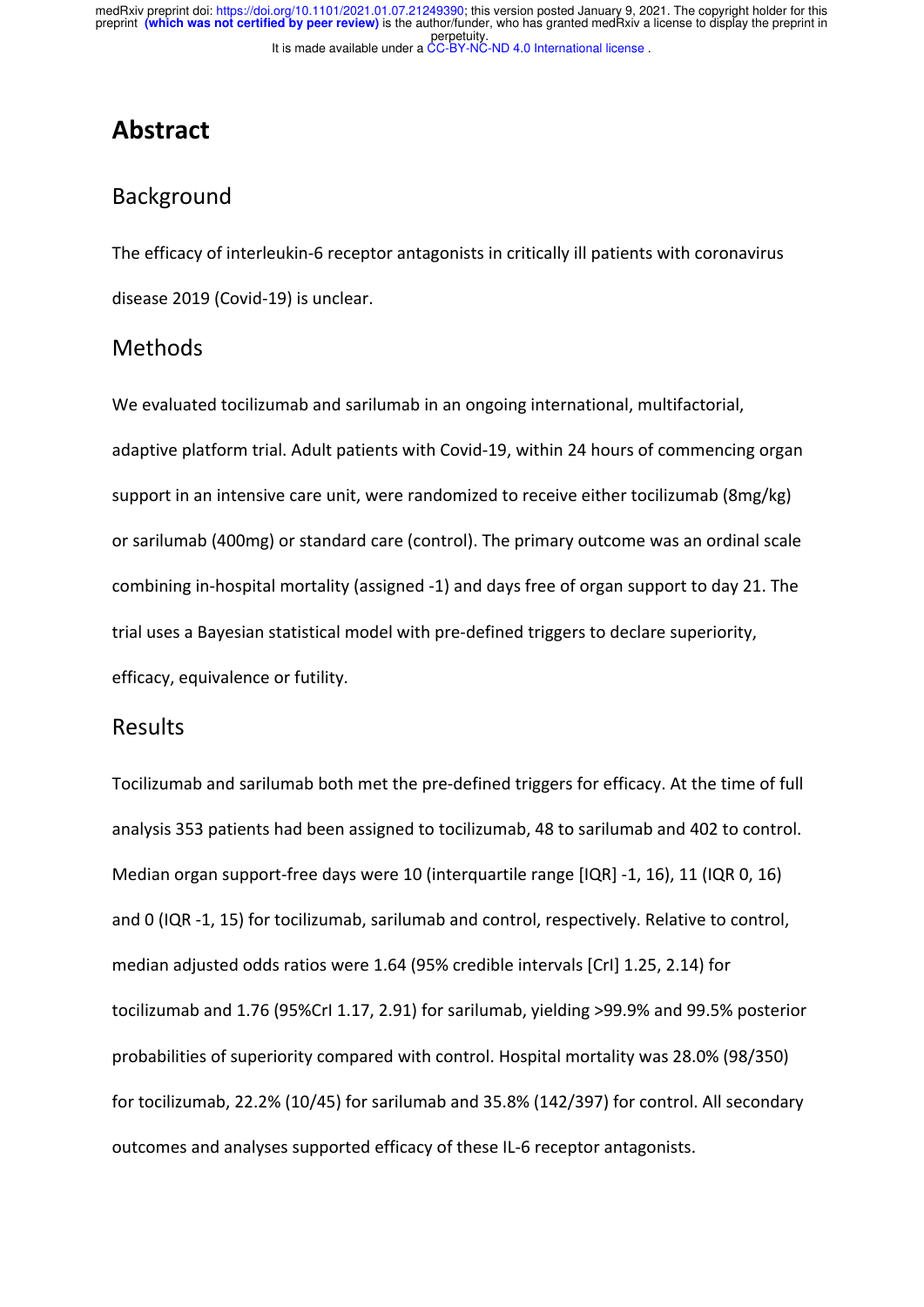## Conclusions

In critically ill patients with Covid-19 receiving organ support in intensive care, treatment

with the IL-6 receptor antagonists, tocilizumab and sarilumab, improved outcome, including

survival. (ClinicalTrials.gov number: NCT02735707)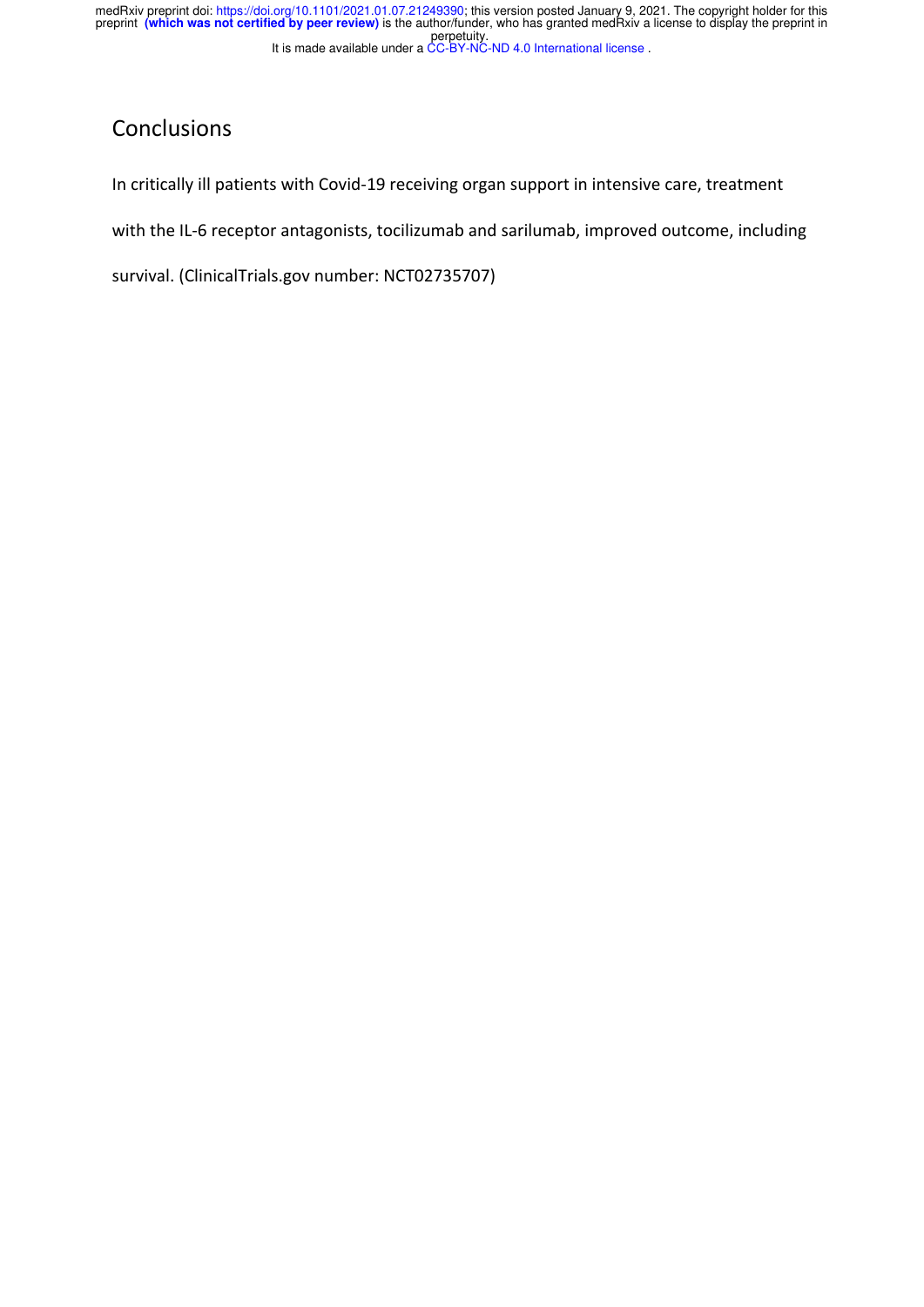## Background

Globally, there have been over 79 million reported cases of Coronavirus Infectious Disease 2019 (Covid-19) with over 1.75 million deaths. $<sup>1</sup>$  Only corticosteroids are known to improve</sup> survival for severely ill patients.<sup>2</sup> The benefit from corticosteroids in critically ill patients supports the concept that an excessive host inflammatory response is responsible for much of the morbidity and mortality from Covid-19.

Interleukin-6 (IL-6) is released in response to infection and stimulates inflammatory pathways as part of the acute phase response. Tocilizumab and sarilumab are monoclonal antibodies that inhibit both membrane-bound and soluble IL-6 receptors and are used to treat inflammatory conditions, such as rheumatoid arthritis, and cytokine release syndrome after chimeric antigen receptor T-cell (CAR-T) therapy (tocilizumab). Their clinical use has been described in Covid-19,<sup>3-5</sup> however, randomized controlled trials to date have been inconclusive. 6-10

We investigated the effectiveness of tocilizumab and sarilumab on survival and organ support in critically ill patients with Covid-19 in the Randomized, Embedded, Multifactorial Adaptive Platform Trial for Community-Acquired Pneumonia (REMAP-CAP).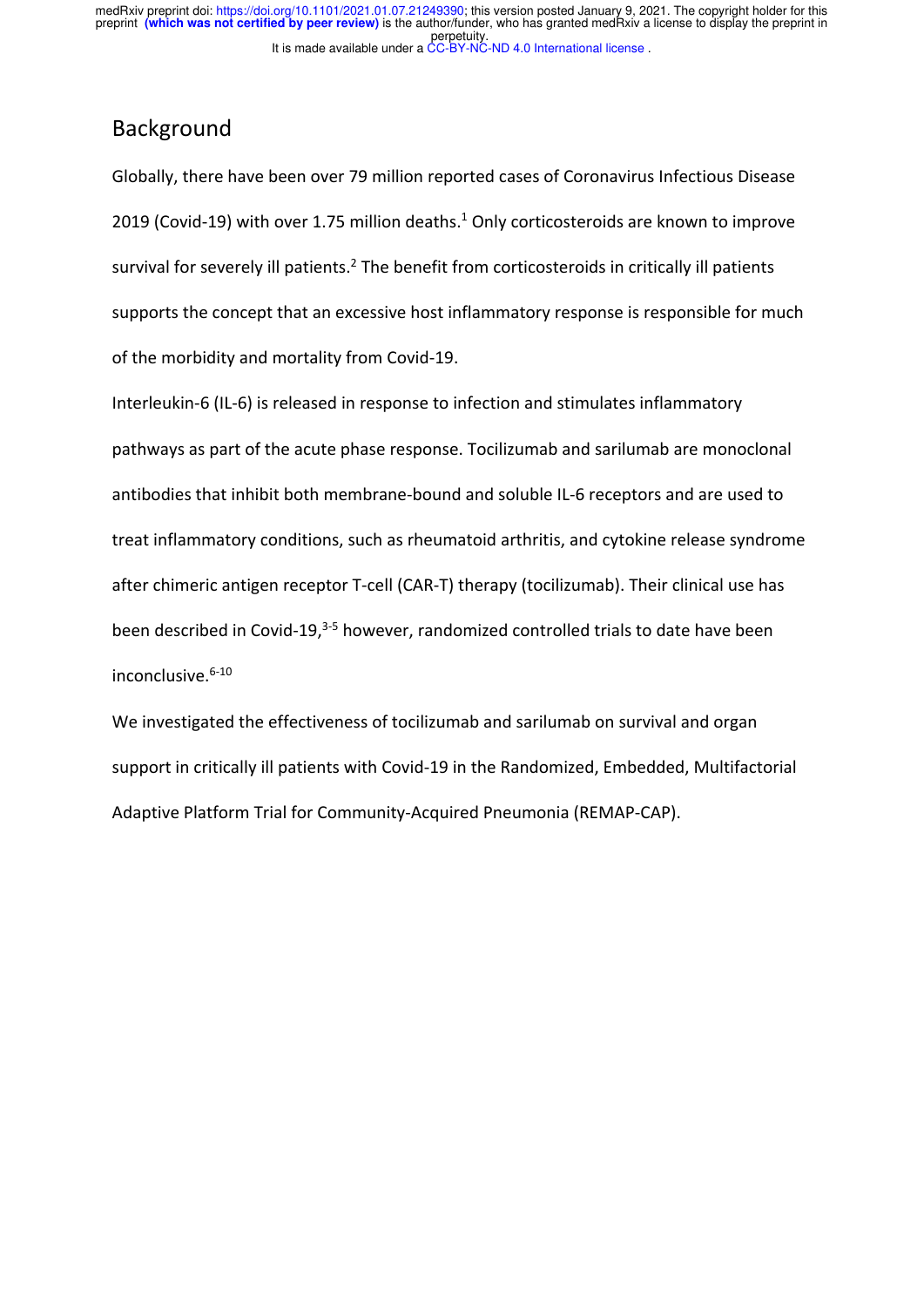## Methods

#### Trial Design and Oversight

REMAP-CAP is an international, adaptive platform trial designed to determine best treatment strategies for patients with severe pneumonia in both pandemic and nonpandemic settings. REMAP-CAP's design and first results, regarding corticosteroids in Covid-19, were published previously.<sup>11,12</sup>

Patients eligible for the platform are assessed for eligibility and potentially randomized to multiple interventions across multiple domains. A 'domain' covers a common therapeutic area (e.g., antiviral therapy) and contains two or more interventions (including control e.g. 'no antiviral'). Patients are randomized to one intervention in each domain for which they are eligible. The REMAP-CAP trial is defined by a master ('core') protocol with individual appendices for each domain, regional governance and adaptations for a declared pandemic. The trial is overseen by a blinded International Trial Steering Committee (ITSC) and an unblinded independent Data and Safety Monitoring Board (DSMB). The trial is approved by relevant regional ethics committees (see Supplementary Appendix for more detail) and is conducted in accordance with Good Clinical Practice guidelines and the principles of the Declaration of Helsinki. Written or verbal informed consent, in accordance with regional legislation, is obtained from all patients or their surrogates.

The trial has multiple funders, internationally, with multiple regional sponsors. Roche Products Ltd and Sanofi supported the trial through provision of tocilizumab and sarilumab in the United Kingdom. The funders, sponsors, and Roche and Sanofi had no role in designing the trial, analyzing data, writing the manuscript, or making the decision to submit for publication. All authors vouch for the data and analyses, as well as for the fidelity of this report to the trial protocol and statistical analysis plan.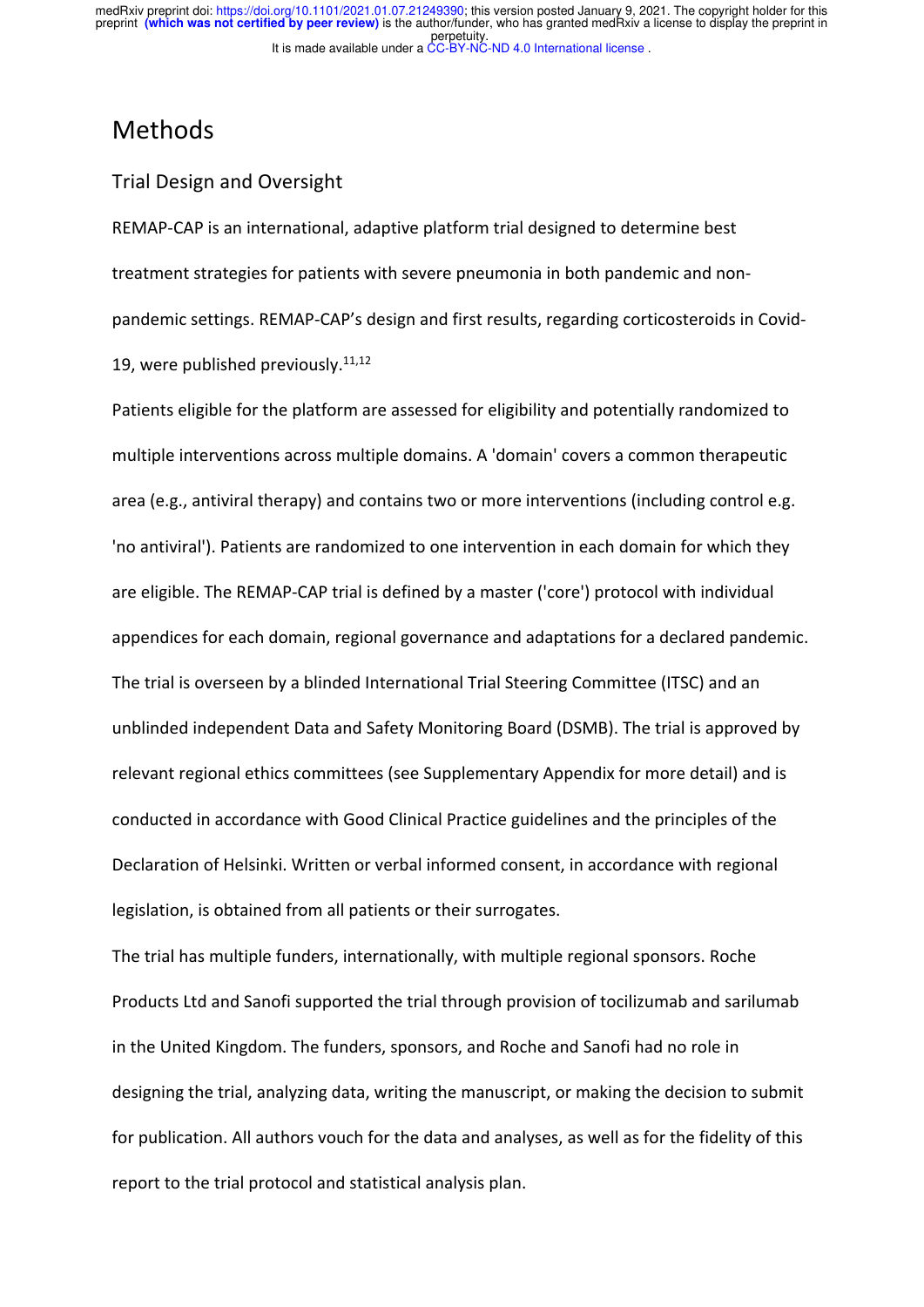#### Participants

Critically ill patients, aged >18 years, with suspected or confirmed Covid-19, admitted to an intensive care unit (ICU) and receiving respiratory or cardiovascular organ support were classified as severe state and were eligible for enrollment in the Covid-19 Immune Modulation Therapy domain. Exclusion criteria included presumption that death was imminent with lack of commitment to full support, and prior participation in REMAP-CAP within 90 days. Additional exclusion criteria, specific for the Immune Modulation Therapy domain, are listed in the Supplementary Appendix.

#### Randomization

The Immune Modulation Therapy domain included five interventions: two IL-6 receptor antagonists, tocilizumab and sarilumab; an IL-1 receptor antagonist, anakinra; and interferon beta-1a; as well as control (no immune modulation). Investigators at each site selected *a priori* at least two interventions, one of which had to be control, to which patients would be randomized. Participants were randomized via centralized computer program to each intervention (available at the site) starting with balanced assignment for tocilizumab, sarilumab or control (e.g. 1:1 if two interventions available, 1:1:1 if three interventions available).

Tocilizumab, at a dose of 8mg/kg of actual body weight (up to a maximum of 800mg), was administered as an intravenous infusion over one hour; this dose could be repeated 12-24 hours later at the discretion of the treating clinician. Sarilumab, 400mg, was administered as an intravenous infusion once only. All investigational drugs were dispensed by local pharmacies and were open-label.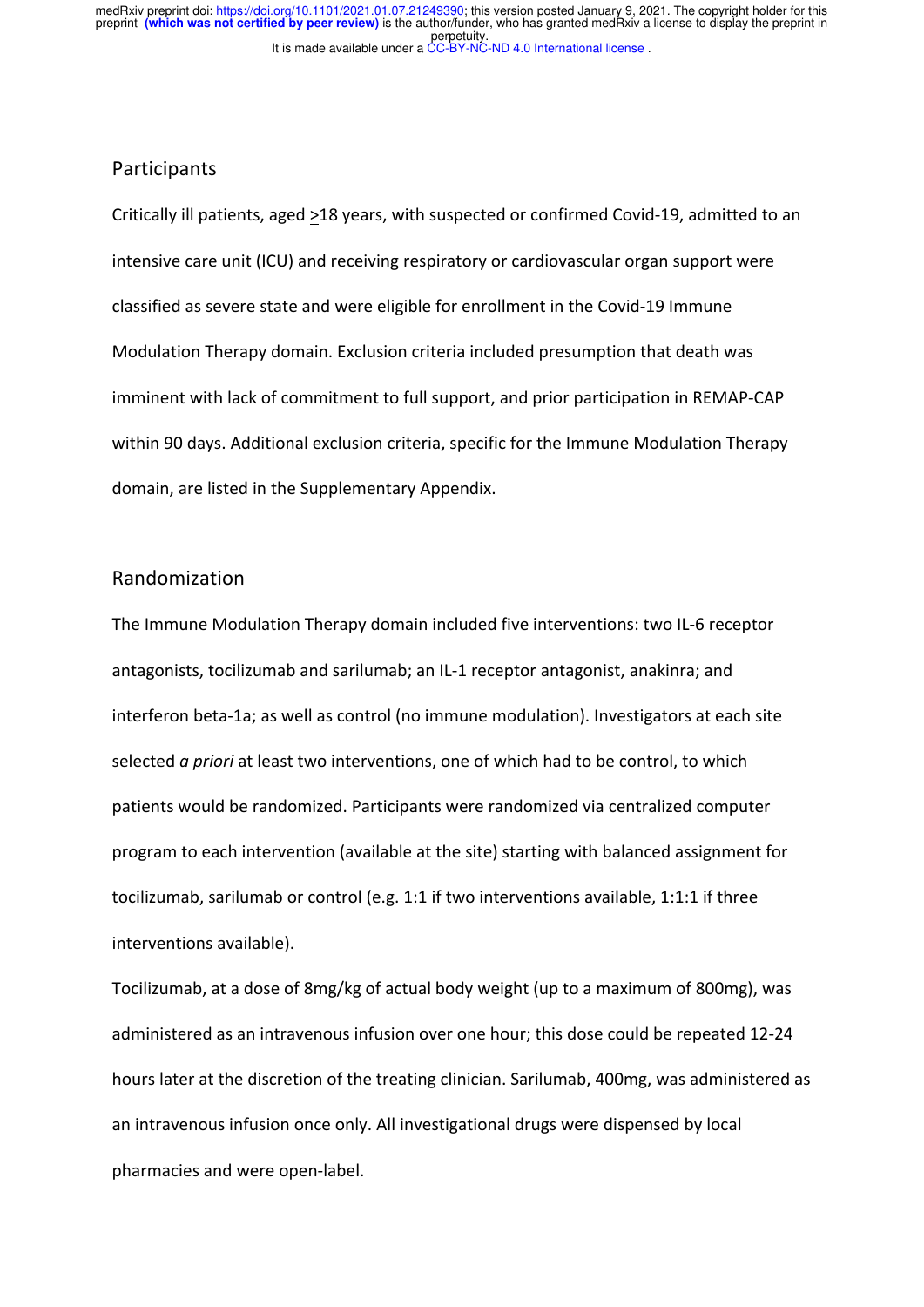#### Procedures

Other aspects of patient management were provided per each site's standard of care. In addition to assignments in this domain, participants could be randomized to other interventions within other domains, depending on domains active at the site, patient eligibility, and consent (see www.remapcap.org). Randomization to the Corticosteroid domain for Covid-19 closed on June 17, 2020.<sup>12</sup> Thereafter, corticosteroids were allowed as per recommended standard of care.

Although clinical staff were aware of individual patient intervention assignment, neither they nor the ITSC were provided any information about aggregate patient outcomes.

#### Outcome Measures

The primary outcome was respiratory and cardiovascular organ support-free days up to day 21. In this composite ordinal outcome, all deaths within hospital are assigned the worst outcome (–1). Among survivors, respiratory and cardiovascular organ support-free days are calculated up to day 21, such that a higher number represents faster recovery. This outcome was used in a recent Food and Drug Administration approved trial and 1.5 days was considered a minimally clinically important difference.<sup>13</sup> Secondary outcomes were all prespecified and details are in the Supplementary Appendix.

#### Statistical Analysis

REMAP-CAP uses a Bayesian design with no maximum sample size. Regular, interim analyses are conducted and randomization continues, potentially with response-adaptive randomization with preferential assignment to those interventions that appear most favorable, until a pre-defined statistical trigger is met.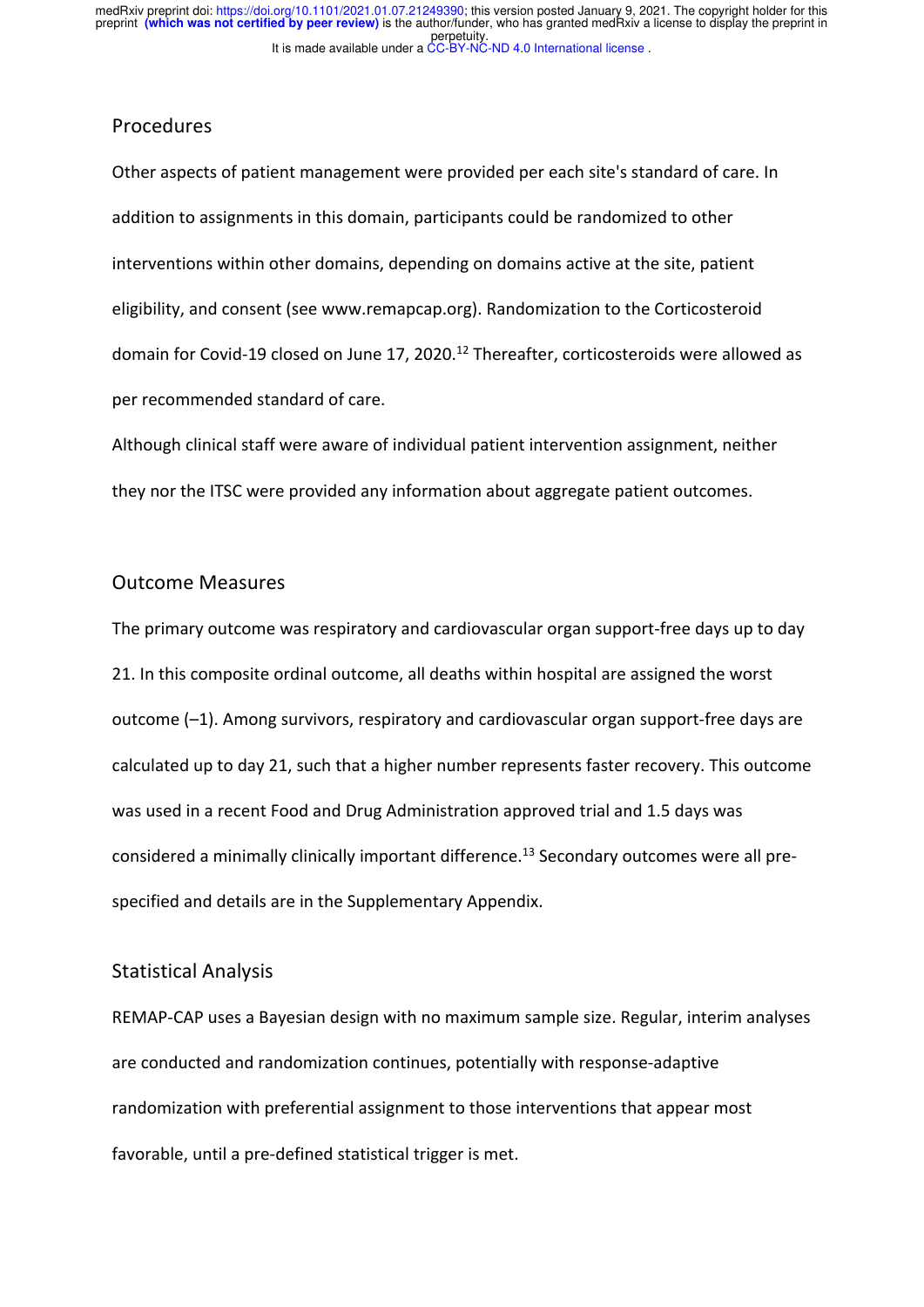The primary analysis was generated from a Bayesian cumulative logistic model, which calculated posterior probability distributions of the 21-day organ support-free days (primary outcome) based on evidence accumulated in the trial and assumed prior knowledge in the form of a prior distribution. Prior distributions for individual treatment effects were neutral. The primary model adjusted for location (site, nested within country), age (categorized into six groups), sex, and time-period (two-week epochs). The model contained treatment effects for each intervention within each domain and pre-specified treatment-by-treatment interactions across domains. The treatment effects for tocilizumab and sarilumab were "nested" in the model with a hierarchical prior distribution sharing a common mean and variance. This prior structure facilitates dynamic borrowing between the two IL-6 receptor antagonists that borrows more information when the observed effects are similar and less when they are different.<sup>14</sup>

The primary analysis was conducted on all severe state patients with Covid-19 randomized to any domain up to November 19, 2020 (and with complete follow-up). The inclusion of additional patients enrolled outside the Immune Modulation Therapy domain allows maximal incorporation of all information, providing the most robust estimation of the coefficients of all covariates, as per the principle of the REMAP-CAP design.<sup>11,12</sup> Importantly, not all patients were eligible for all domains nor for all interventions (dependent on active domains and interventions at the site, eligibility criteria, and patient/surrogate consent). Therefore, the model included covariate terms reflecting each patient's domain eligibility, such that the estimate of an intervention's effectiveness, relative to any other intervention within that domain, was generated from those patients that might have been eligible to be randomized to those interventions within the domain.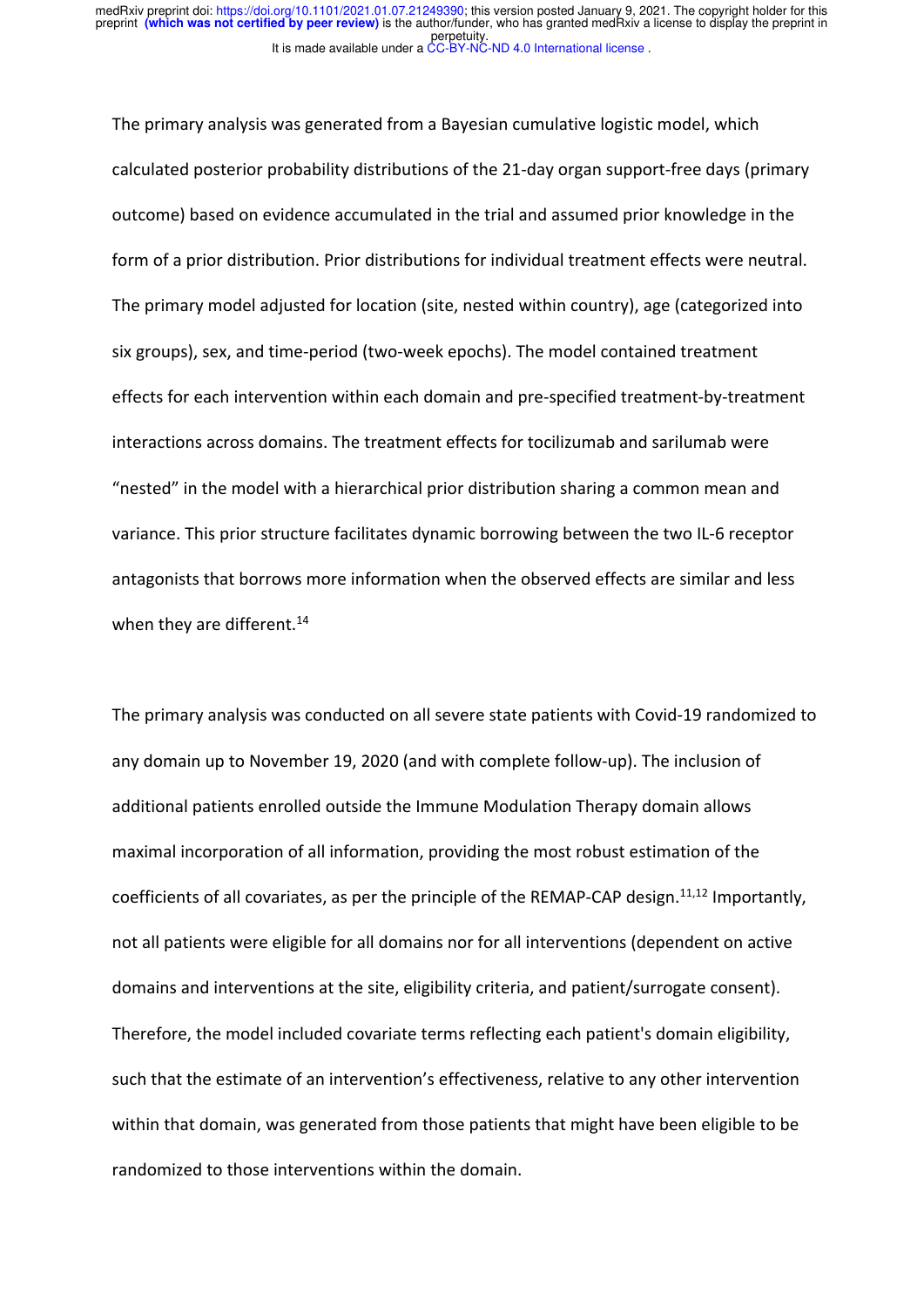The cumulative log odds for the primary outcome was modeled such that a parameter >0 reflects an increase in the cumulative log odds for the organ support-free days outcome, implying benefit. There was no imputation of missing outcomes. The model was fit using a Markov Chain Monte Carlo algorithm that drew iteratively (10,000 draws) from the joint posterior distribution, allowing calculation of odds ratios with their 95% credible intervals (CrI) and the probability that each intervention (including control) was optimal in the domain, that an intervention was superior compared with control (efficacy), that two noncontrol interventions were equivalent, or an intervention was futile compared with control. An odds ratio >1 represents improved survival and/or more organ support-free days. The pre-defined statistical triggers for trial conclusions and disclosure of results were: a >99% posterior probability that an intervention was optimal compared with all other interventions; an inferiority conclusion if <0.25% posterior probability that an intervention was optimal; an intervention efficacy if >99% posterior probability the odds ratio was >1 compared with control; intervention futility if <5% posterior probability the odds ratio was >1.2 compared with control, or equivalence if >90% probability the odds ratio was between 1/1.2 and 1.2 for two non-control interventions.

Analysis of the primary outcome was then repeated in a second model using only data from those patients enrolled in domains that had stopped and were unblinded at the time of analysis with no adjustment for assignment in other ongoing domains. The secondary outcomes were also analyzed in this second model. One subgroup analysis, based on terciles of serum C-reactive protein (CRP) at inclusion, was pre-specified. Further details of all analyses are provided in the Supplementary Appendix. Pre-specified analyses are listed in the statistical analysis plan. Data management and summaries were created using R version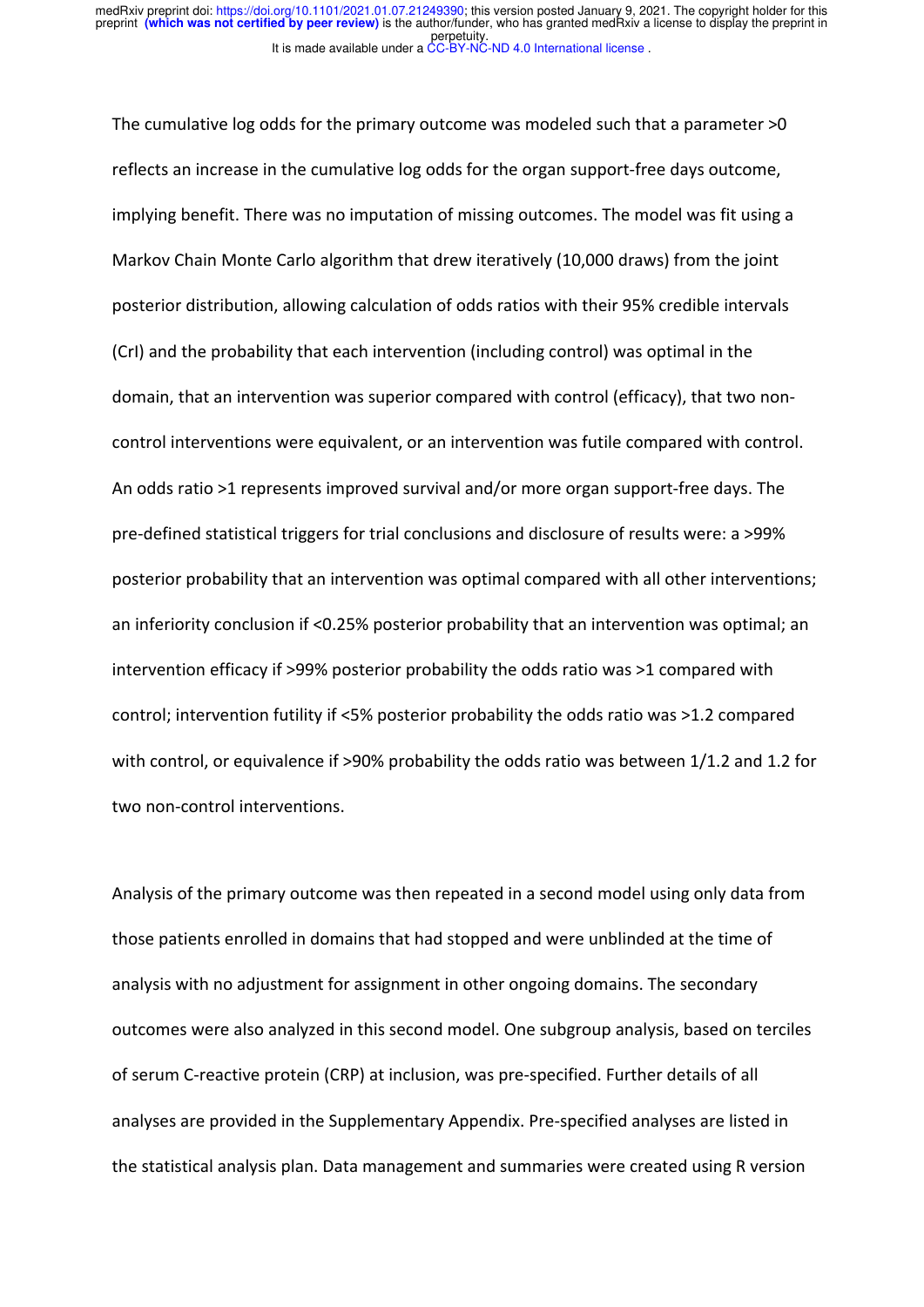3.6.0, the primary analysis was computed in R version 4.0.0 using the rstan package version

2.21.1. Additional data management and analyses were performed in SQL 2016, SPSS

version 26, and Stata version 14.2.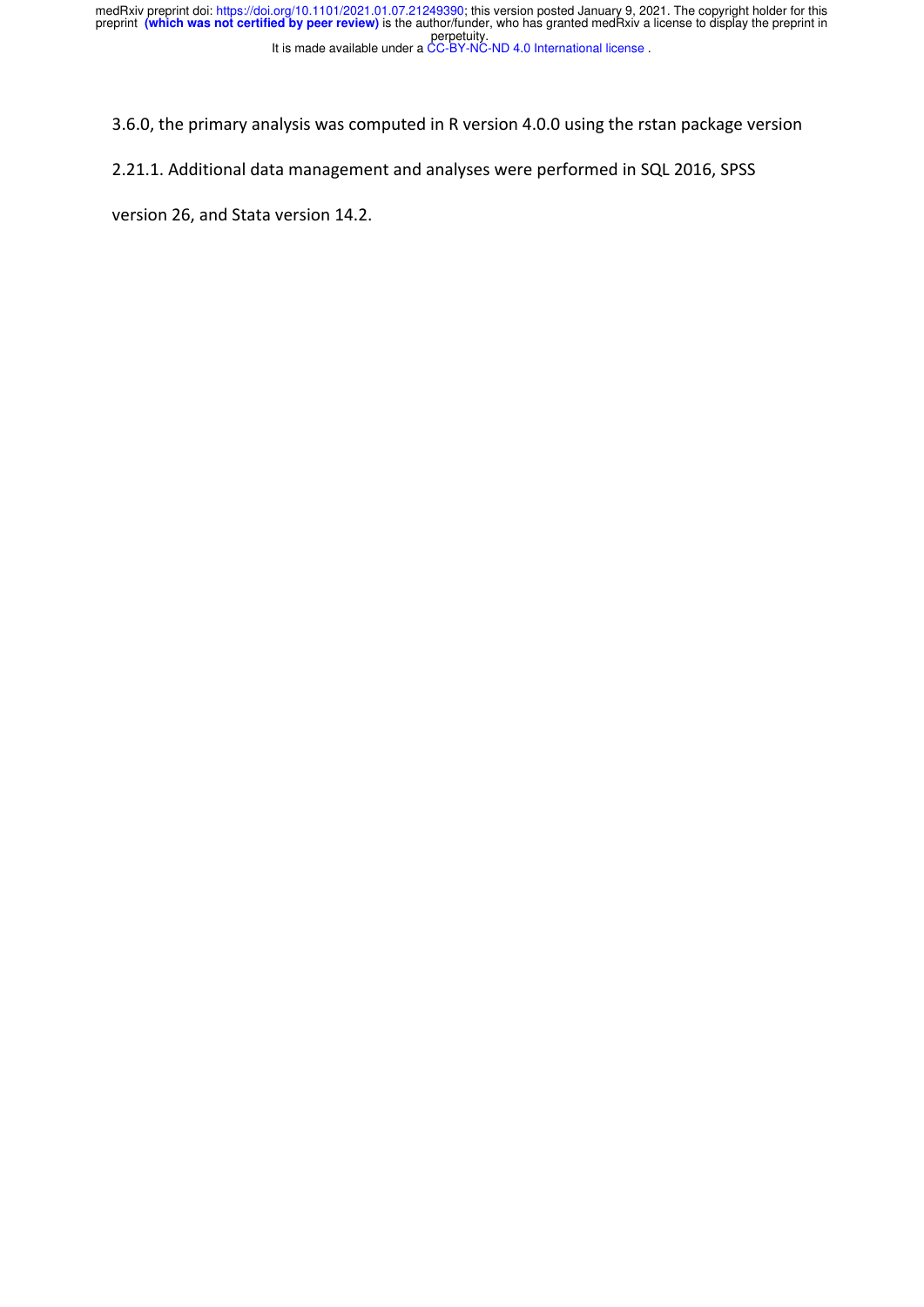## Results

These are preliminary results. As further follow-up and analysis continues, minor changes may occur.

The first patient with Covid-19 was enrolled into REMAP-CAP on March 9, 2020 and the first patient randomized in the Immune Modulation Therapy domain on April 19 as tocilizumab became available. Sarilumab only became available later. At a scheduled interim analysis, the independent DSMB reported that tocilizumab had met the statistical trigger for efficacy (posterior probability 99.75%, odds ratio 1.87, 95%CrI 1.20, 2.76) based on an interim analysis of patients as of October 28. As per protocol, further assignment to control closed on November 19 with randomization continuing between different active immune modulation interventions. At this time, 2,046 patients had been randomized in at least one domain in the severe disease state of REMAP-CAP and 895 had been randomized in the Immune Modulation Therapy domain (366 to tocilizumab, 48 to sarilumab, 412 to control and 69 to other interventions within the domain) in 113 sites across six countries (Figure 1). Thirty patients subsequently withdrew consent, and 11 patients had missing primary outcome data. Following a subsequent interim analysis, the DSMB reported that sarilumab had also met the statistical trigger for efficacy and so these results are also reported.

#### Patients

Baseline characteristics were balanced across intervention groups and typical of a critically ill population with Covid-19 (Table 1). All but three patients were receiving respiratory support at the time of randomization, including high flow nasal oxygen (28.8%), noninvasive (41.5%) and invasive (29.4%) mechanical ventilation. The majority of patients (n=707) were enrolled after June 17 and the announcement of the dexamethasone result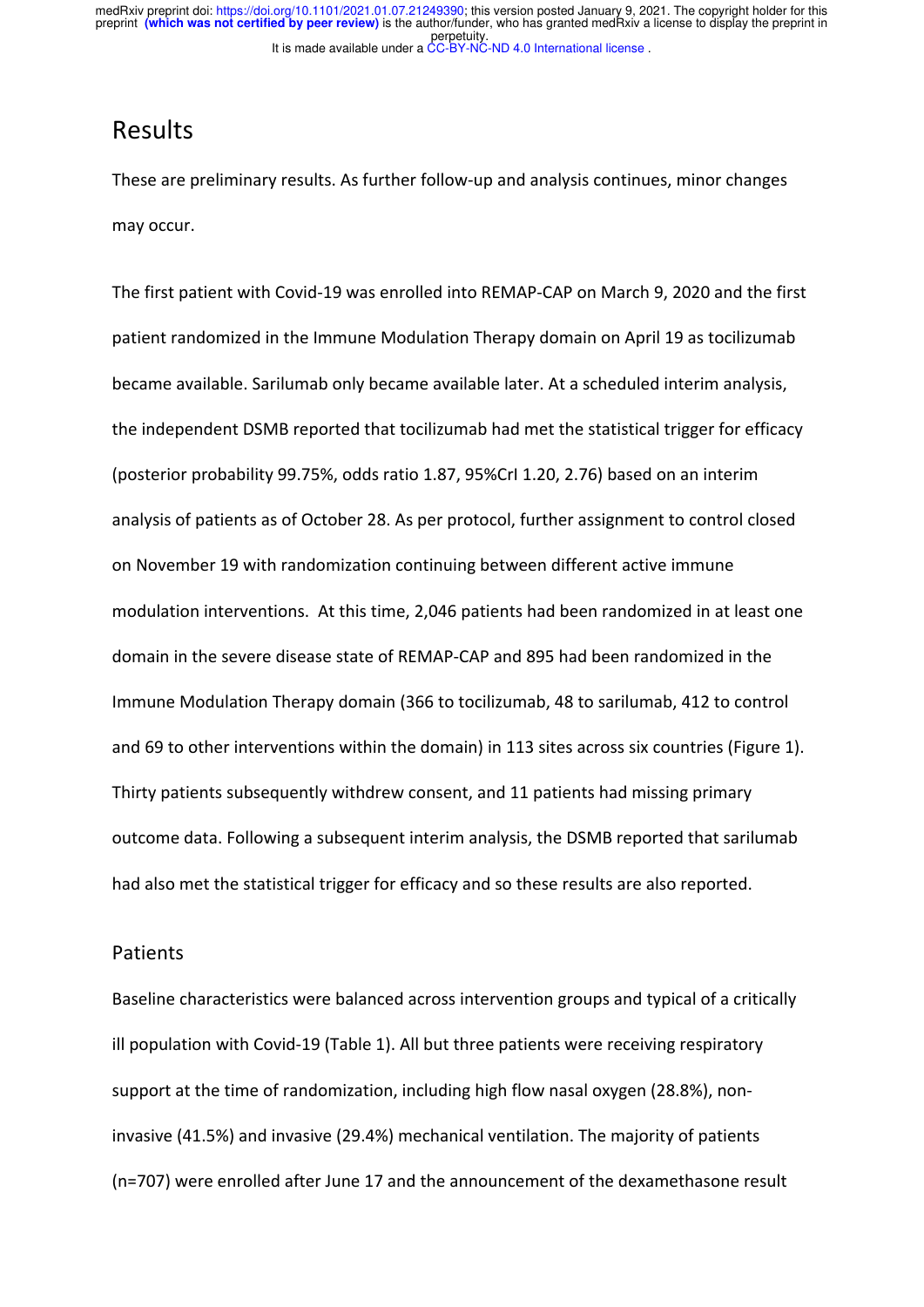from the RECOVERY trial<sup>15</sup> and of these patients, 93.3% (610/654) were treated with corticosteroids at enrollment or within the following 48 hours. Of the 158 patients recruited before June 17, 107 were randomized in the previously published Corticosteroid domain within REMAP-CAP, 41 allocated to a seven-day course of hydrocortisone and 39 to shockdependent hydrocortisone.<sup>12</sup> Remdesivir use was recorded in 32.8% (265/807) of patients.

In the tocilizumab group, 92% received at least one dose, 29% receiving a second dose at the discretion of the treating clinician. In the sarilumab group, 90% received the allocated drug and in the control group, 2% were given one of the immune modulating drugs outside the trial protocol.

#### Primary Outcome

Median organ support-free days were 10 (interquartile range [IQR] -1, 16), 11 (IQR 0, 16) and 0 (IQR -1, 15) for tocilizumab, sarilumab and control groups, respectively (Table 2 and Figure 2). Compared with control, median adjusted odds ratios (primary model) were 1.64 (95%CrI 1.25, 2.14) for tocilizumab and 1.76 (95%CrI 1.17, 2.91) for sarilumab, yielding >99.9% and 99.5% posterior probabilities of superiority. Hospital mortality was 28.0% (98/350) for tocilizumab, 22.2% (10/45) for sarilumab and 35.8% (142/397) for control. The hospital mortality pooling both IL-6 receptor antagonists was 27.3% (108/395). Compared with control, median adjusted odds ratios for hospital survival were 1.64 (95%CrI 1.14, 2.35) for tocilizumab and 2.01 (95% CrI 1.18, 4.71) for sarilumab, yielding 99.6% and 99.5% posterior probabilities of superiority. The sensitivity analyses were consistent with the primary analysis (Tables S1 and S2). Of note, the estimates of the treatment effect for patients treated either with tocilizumab or sarilumab and corticosteroids in combination were greater than for any intervention on its own (Tables S3 and S4), suggesting benefit of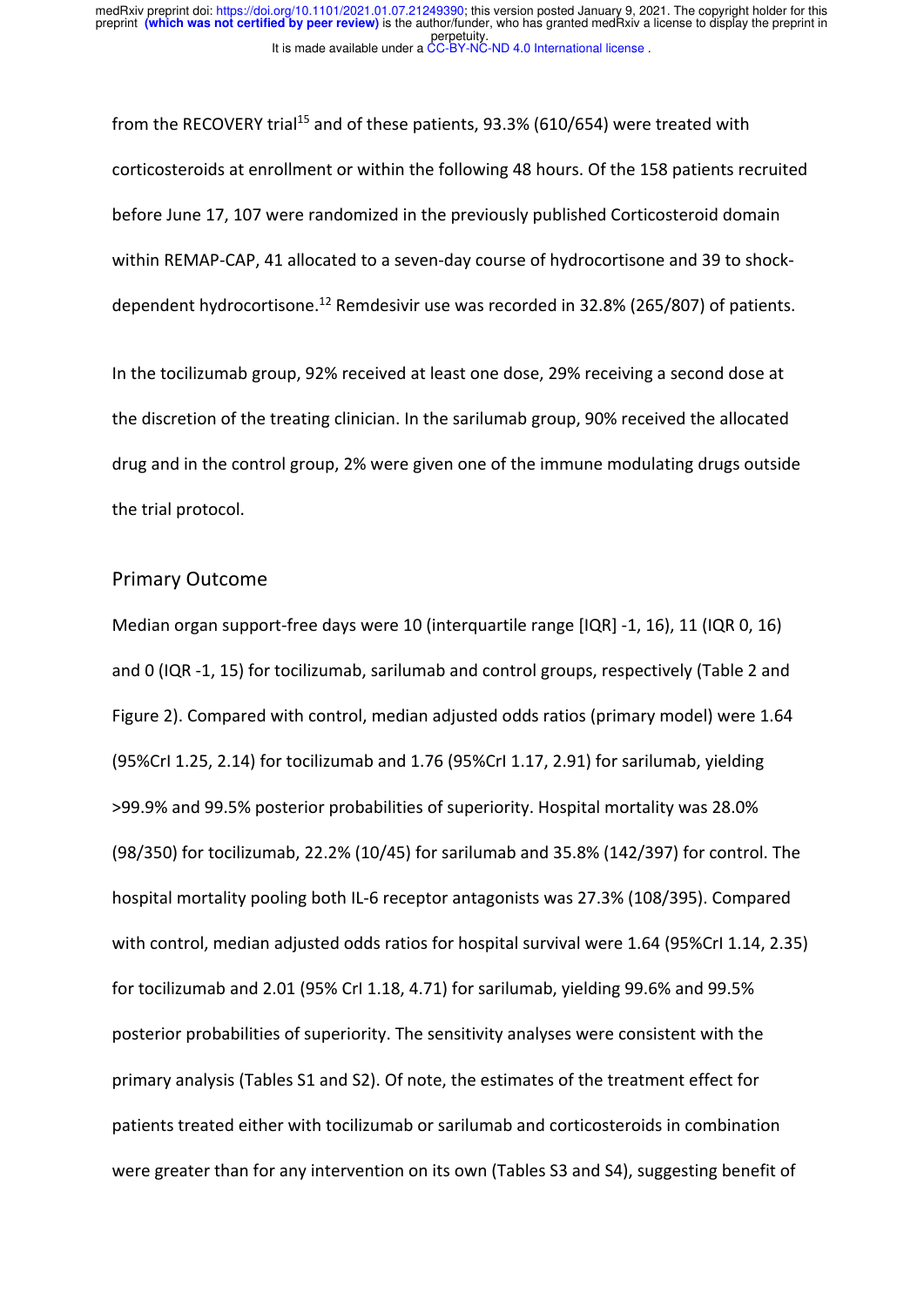using both IL6 receptor antagonists and corticosteroids together in this critically ill population.

#### Secondary Outcomes

The secondary outcomes are listed in Table 2 and Figure 3. Tocilizumab and sarilumab were effective across all secondary outcomes, including 90-day survival, time to ICU and hospital discharge, and improvement in the World Health Organization (WHO) ordinal scale at day 14. <sup>16</sup> Similar effects were seen in all CRP subgroups (Table S1).

There were nine serious adverse events reported in the tocilizumab group including one secondary bacterial infection, five bleeds, two cardiac events and one deterioration in vision. There were 11 serious adverse events in the control group, four bleeds and seven thromboses; and no serious adverse events in the sarilumab group.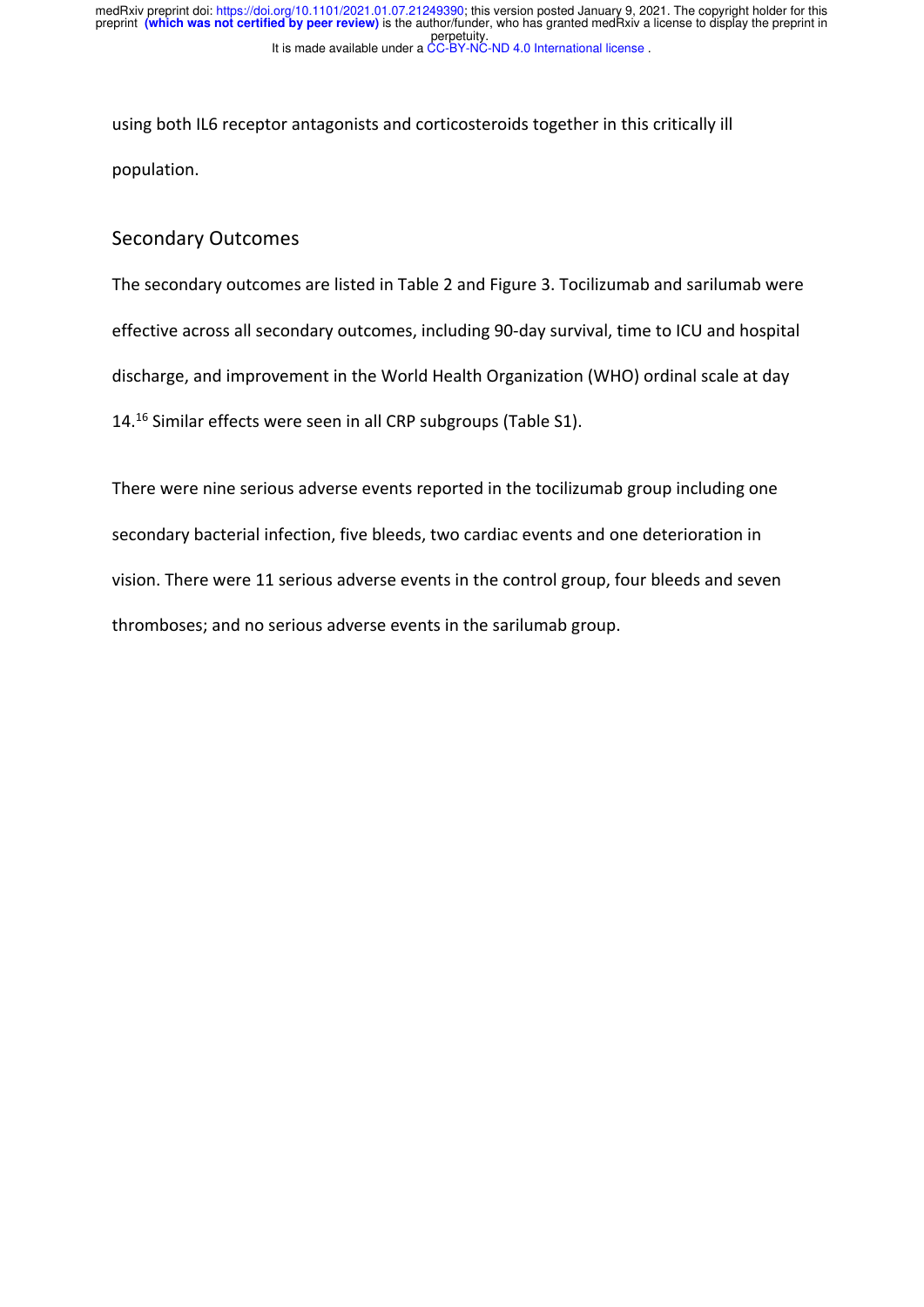## **Discussion**

We show that in critically ill patients with Covid-19 the IL-6 receptor antagonists, tocilizumab and sarilumab, are both effective compared with current standard of care, which included corticosteroids in the majority of patients (>80%). Benefit was consistent across primary and secondary outcomes, and across subgroups and secondary analyses.

Multiple observational and ex-vivo laboratory studies have demonstrated that IL-6 is an important cytokine associated with disease severity and mortality.<sup>17-19</sup> A recent genomic analysis of critically ill patients with Covid-19, demonstrated that genetic variants in the IL-6 inflammatory pathway may have a causal link to life-threatening disease.<sup>20</sup> There is therefore a good rationale to support inhibiting IL-6 pathways in severe Covid-19.

Our study should be compared with other trials of IL-6 receptor antagonists in Covid-19. Many previously reported trials included less severely ill patients and excluded patients already receiving respiratory support.<sup>6-8</sup> In those studies, there was no clear evidence that tocilizumab was effective at preventing disease progression, and no evidence of benefit on survival, although they may have lacked power to detect differences in patient-centered outcomes. The EMPACTA trial reported that patients treated with tocilizumab were less likely to progress to need mechanical ventilation or to die by day 28 (hazard ratio 0.56, 95%CI 0.32, 0.97), although there was no difference in overall mortality (risk difference 2.0%, 95%CI -5.2%, 7.8%).<sup>9</sup> The COVACTA trial included about 38% mechanically ventilated patients. It reported no difference in clinical status or mortality at day 28, although the time to hospital discharge was shorter with tocilizumab (hazard ratio 1.35, 95%CI 1.02, 1.79).<sup>10</sup> A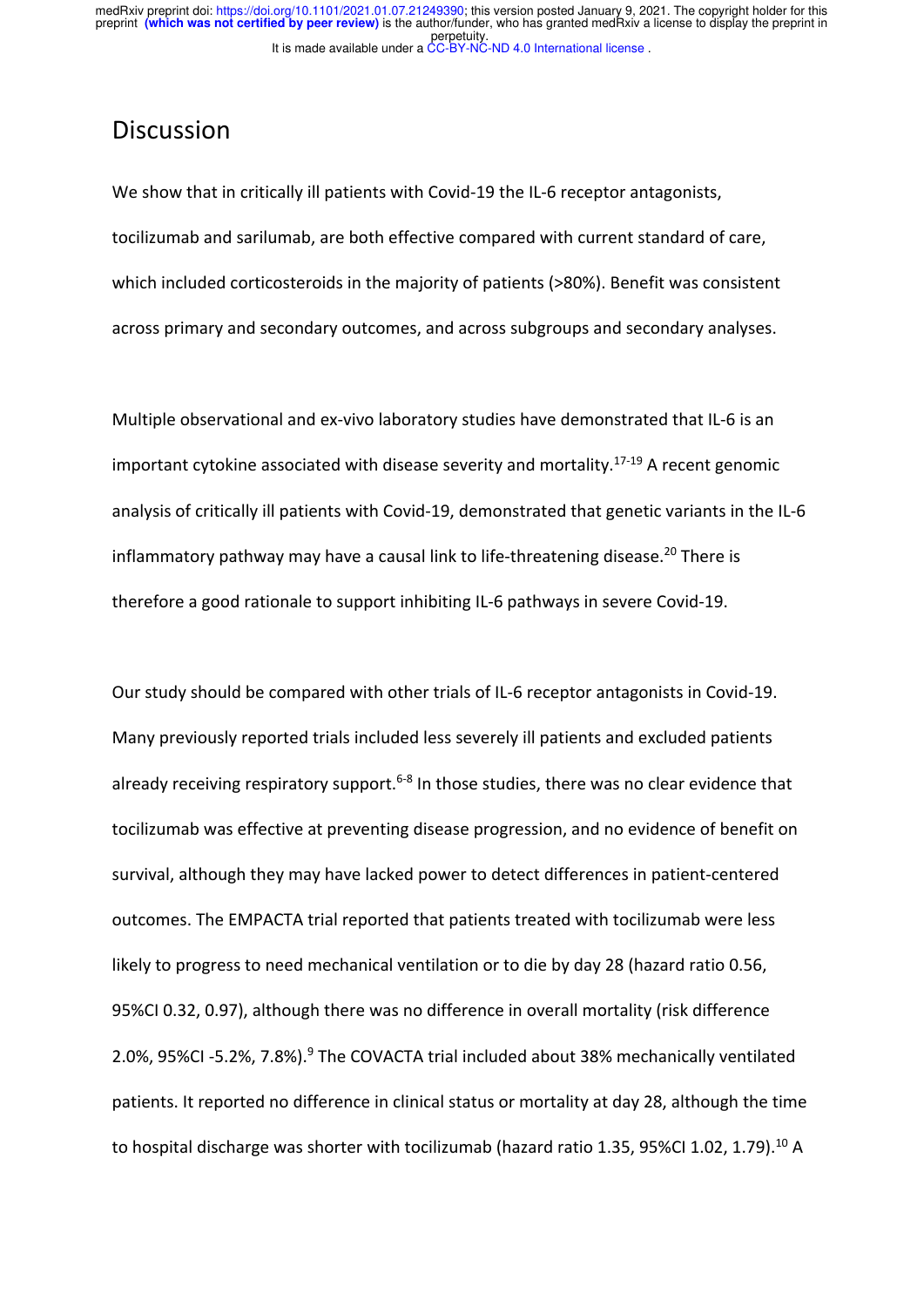trial of sarilumab reported no benefit in the whole population but a trend towards reduced mortality in the critically ill group.<sup>21</sup> We saw both an improved time to clinical improvement as well as a reduction in mortality. It is therefore possible that the maximum benefit from IL-6 inhibition is seen in the most severely ill patients with Covid-19. However, it is important to note that in our trial, patients had to be enrolled within 24 hours after starting organ support. This may be an important factor to maximize effectiveness; treating critically ill patients early, while any developing organ dysfunction may be more reversible.

Investigators have proposed using CRP or other inflammatory markers to select patients with a hyperinflammatory state for treatment.<sup>6,8</sup> We saw beneficial effects of IL-6 inhibition across all CRP subgroups in this critically ill population. Although Covid-19 has been described as producing a "cytokine storm",<sup>22</sup> recent studies have shown that systemic levels of cytokines may not be as high as seen in other causes of sepsis and ARDS.<sup>23</sup> It may be that local inflammation, demonstrated by respiratory dysfunction, is a more useful indicator of which patients will benefit from IL-6 inhibition. There has been concern about administering immune modulating drugs, such as tocilizumab and sarilumab, to patients critically ill due to a novel virus infection. One consistent result across all trials to date, including our trial, is there has been no increased rates of serious adverse events reported.

REMAP-CAP's pragmatic, international design means that our results are likely generalizable to the wider critically ill patient population with Covid-19. It, of course, has limitations. Most notably, it uses an open-label design but awareness of intervention assignment is unlikely to affect the primary outcome. Furthermore, as IL-6 inhibition is known to have a profound effect on CRP, $24,25$  even if the study drug was blinded, intervention assignment would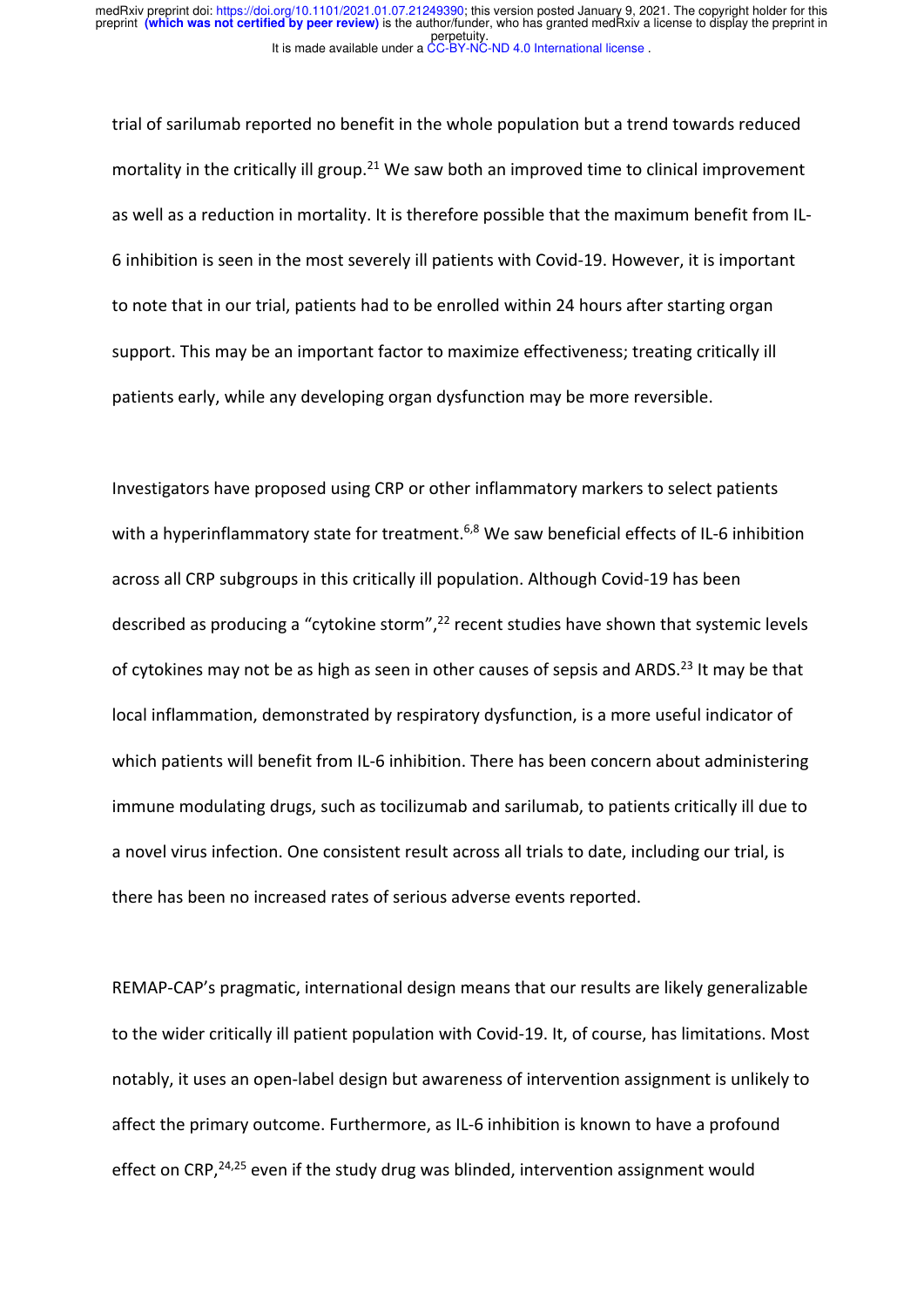become "revealed" rapidly after administration. As this is an early, preliminary report some data are missing including 11 outcomes. Some patients still remain in hospital and so longterm outcomes may differ from the short-term outcomes presented here. The multifactorial design also allows multiple different interventions to be evaluated simultaneously, providing more efficient results and accounting for potential treatment-by-treatment interactions. Many of these interventions continue, and their effects and possible interactions are still to be reported.

In conclusion, in critically ill adult patients with Covid-19 receiving organ support in intensive care, treatment with the IL-6 receptor antagonists, tocilizumab and sarilumab, improved outcomes, including survival.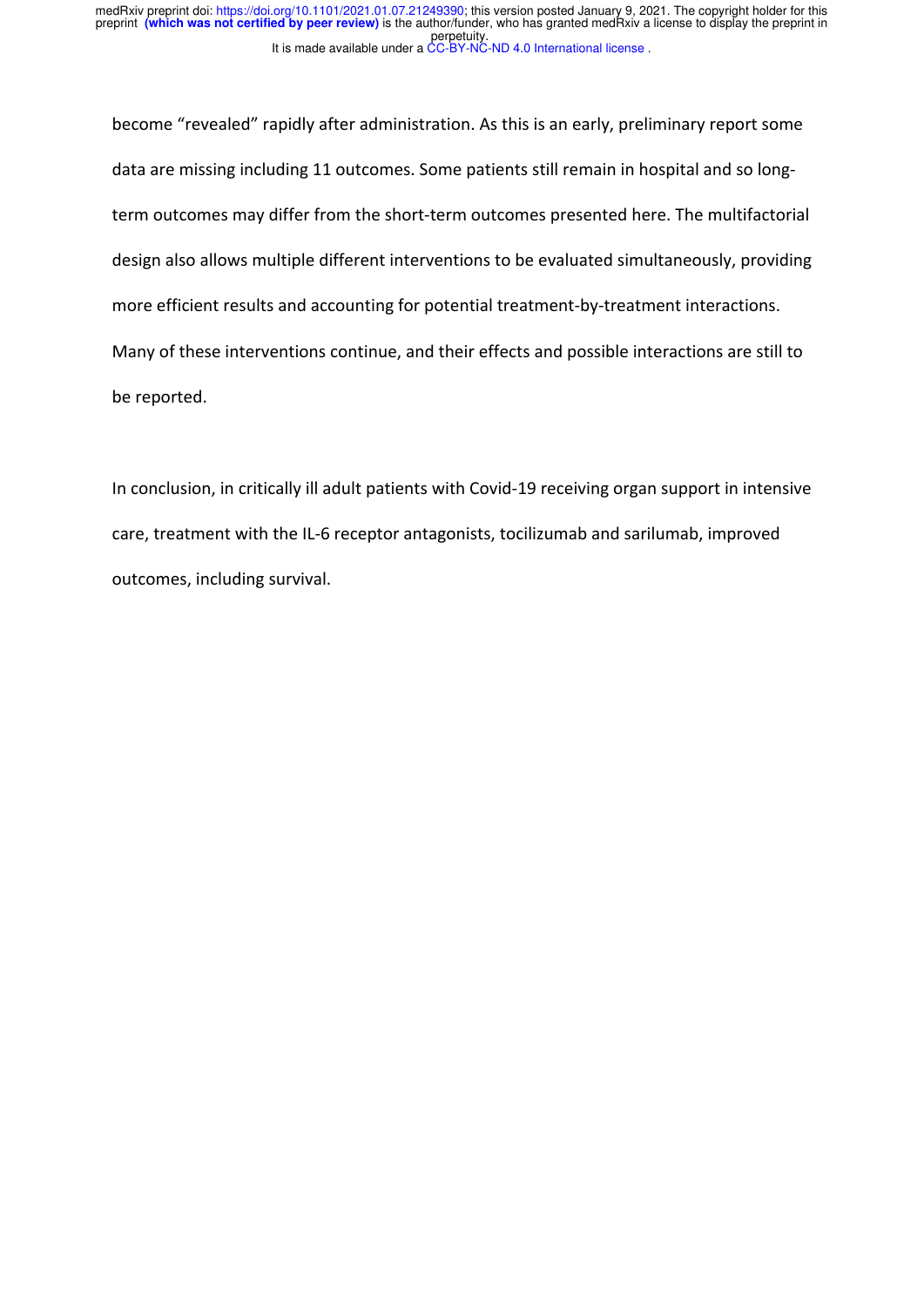#### **Acknowledgements:**

**Funding:** The Platform for European Preparedness Against (Re-) emerging Epidemics (PREPARE) consortium by the European Union, FP7-HEALTH-2013-INNOVATION-1 (#602525), the Rapid European COVID-19 Emergency Research response (RECOVER) consortium by the European Union's Horizon 2020 research and innovation programme (#101003589), the Australian National Health and Medical Research Council (#APP1101719), the Health Research Council of New Zealand (#16/631), and the Canadian Institute of Health Research Strategy for Patient-Oriented Research Innovative Clinical Trials Program Grant (#158584), the UK National Institute for Health Research (NIHR) and the NIHR Imperial Biomedical Research Centre, the Health Research Board of Ireland (CTN 2014-012), the UPMC Learning While Doing Program, the Breast Cancer Research Foundation, the French Ministry of Health (PHRC-20-0147), the Minderoo Foundation and the Wellcome Trust Innovations Project (215522). ACG is funded by an NIHR Research Professorship (RP-2015- 06-18) and MSH by an NIHR Clinician Scientist Fellowship (CS-2016-16-011). The views expressed in this publication are those of the author(s) and not necessarily those of the NHS, the National Institute for Health Research or the Department of Health and Social Care.

**Support:** We are grateful to the NIHR Clinical Research Network (UK), UPMC Health System Health Services Division (US), and the Direction de la Recherche Clinique et de l'Innovation de l'AP-HP (France) for their support of participant recruitment. We are grateful for the supply of study drugs in the United Kingdom from Roche Products Ltd and Sanofi (Aventis Pharma Ltd).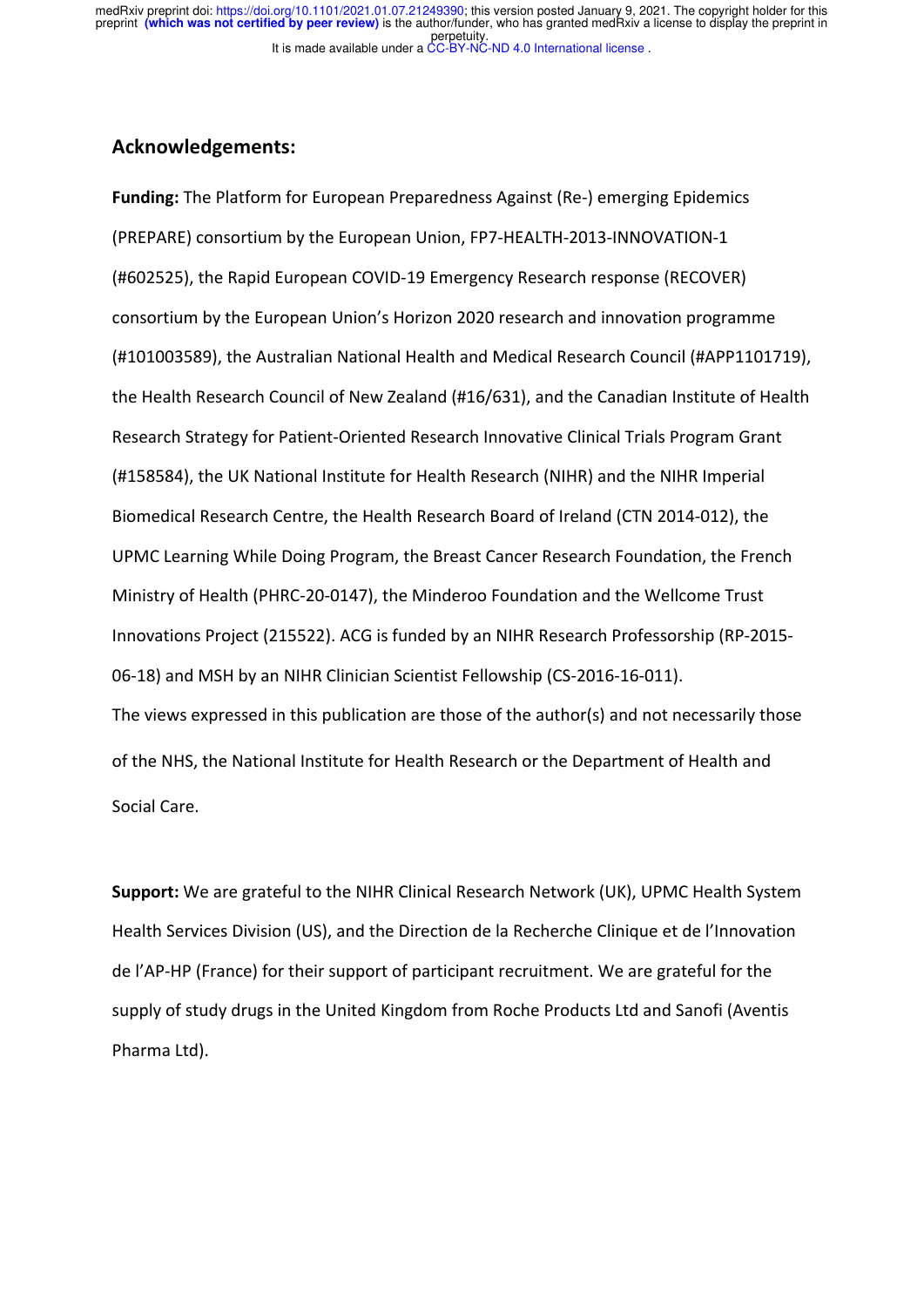#### **Figure 1. Screening, enrollment, randomization and inclusion in analysis**

a = Patients could meet more than one ineligibility criterion. Full details are provided in the supplement

b = only includes patients when tocilizumab and /or sarilumab was a randomization option c = other interventions includes anakinra, interferon β1a, and no immune modulation when tocilizumab and / or sarilumab was not available as a randomization option

d = The primary analysis of alternative interventions within the immune modulation domain is estimated from a model that adjusts for patient factors and for assignment to interventions in other domains. To obtain the most reliable estimation of the effect of these patient factors and of other interventions on the primary outcome, all patients enrolled in the severe COVID-19 cohort (for whom there is consent and follow-up) are included. Importantly, however, the model also factors eligibility for the immune modulation domain and its interventions, such that the final estimate of an immune modulation domain intervention's effectiveness relative to any other within that domain is generated from those patients that might have been eligible to be randomized to those interventions within the domain.

^ Contraindications include hypersensitivity, raised ALT/AST, or thrombocytopenia, or pregnancy

#### **Figure 2. Distributions of organ support–free days.**

Panel A) the cumulative proportion (y-axis) for each intervention group by day (x-axis), with death listed first. Curves that rise more slowly are more favorable. Panel B) Organ support– free days as horizontally stacked proportions by intervention group. Red represents worse outcomes and blue represents better outcomes. The median adjusted odds ratios from the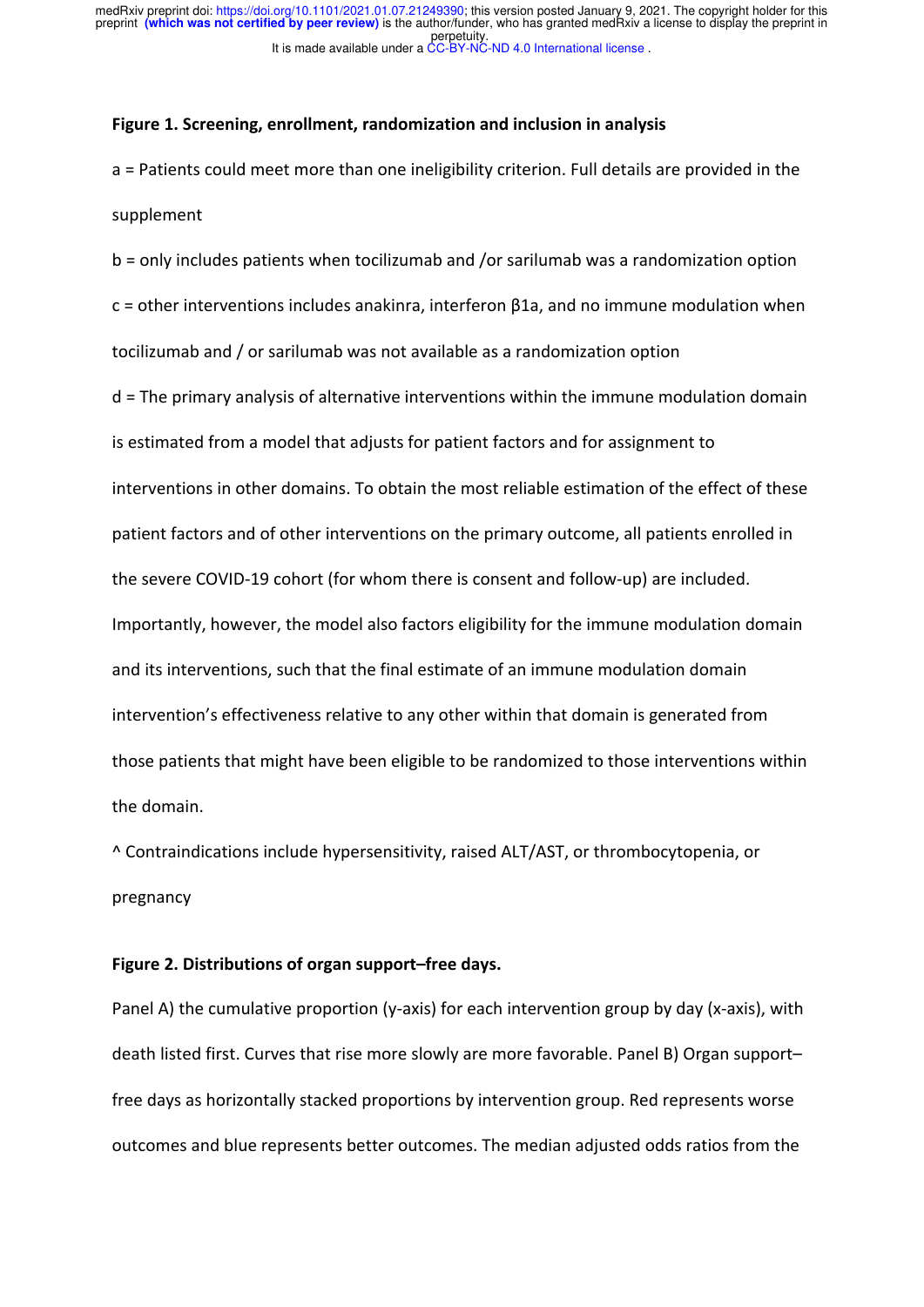primary analysis, using a Bayesian cumulative logistic model, were 1.64 (95% credible interval, 1.25 to 2.14) and 1.76 (95% credible interval, 1.17 to 2.91) for the tocilizumab and sarilumab groups compared with control, yielding >99.9% and 99.5% probabilities of superiority compared with control, respectively.

Panels C) and D) are similar figures with the tocilizumab and sarilumab interventions pooled together. The median adjusted odds ratio is 1.65 (95% credible interval 1.27 to 2.14) yielding >99.9% probability of superiority compared with control.

#### **Figure 3. Time to event analyses.**

Shown are Kaplan-Meier curves for survival by individual intervention group (Panel A), survival with tocilizumab and sarilumab intervention groups pooled together (Panel B), time to intensive care unit discharge by individual intervention group (Panel C) and time to hospital discharge by individual intervention group (Panel D)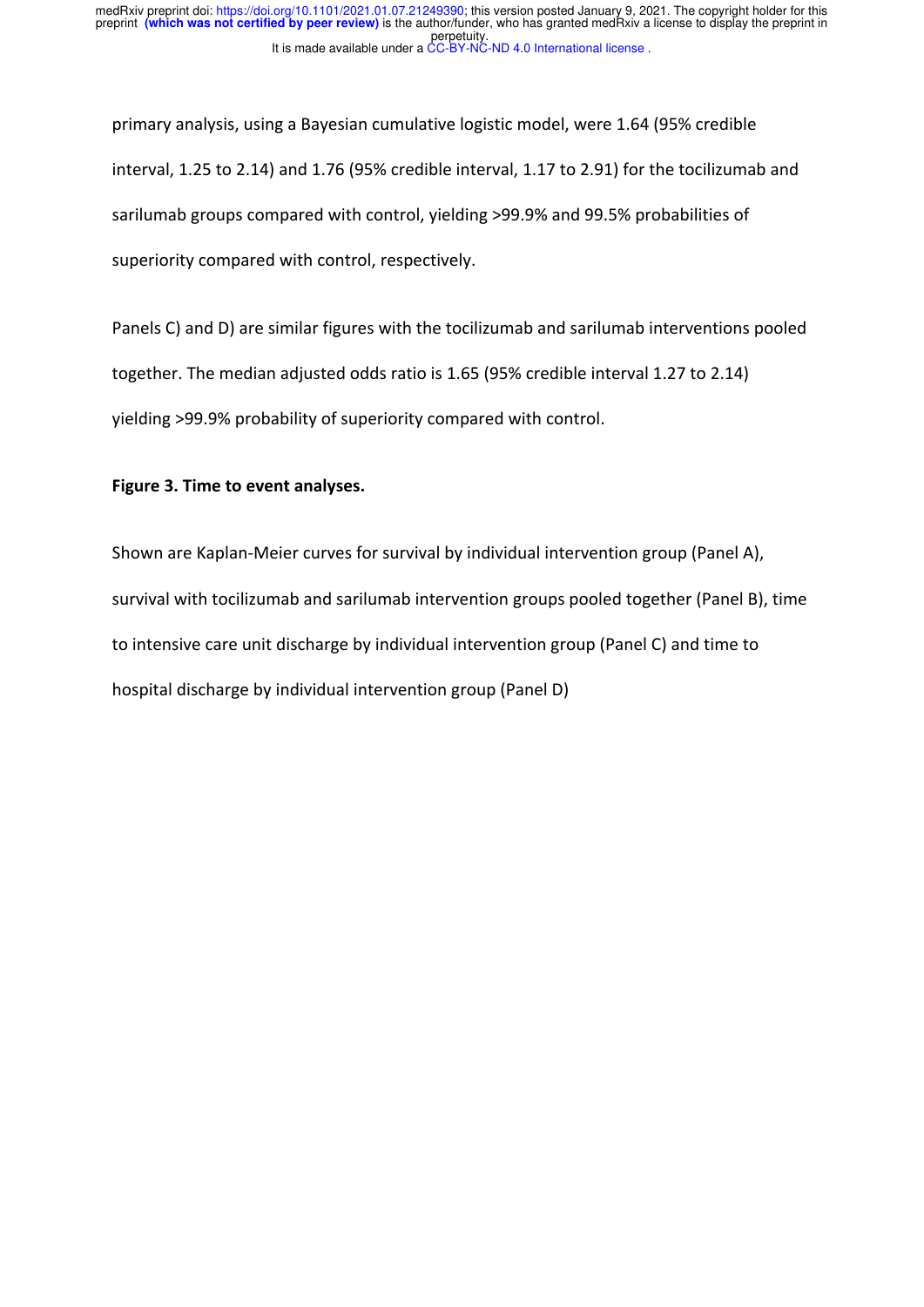preprint (which was not certified by peer review) is the author/funder, who has granted medRxiv a license to display the preprint in<br>perpetuity. medRxiv preprint doi: https://doi.org/10.1101/2021.01.07.21249390; this version posted January 9, 2021. The copyright holder for this

It is made available under a CC-BY-NC-ND 4.0 International license .

| Table 1. Baseline Characteristics of Participants in the Immune Modulation Therapy domain* |                                 |                              |                                   |                                                                                                    |
|--------------------------------------------------------------------------------------------|---------------------------------|------------------------------|-----------------------------------|----------------------------------------------------------------------------------------------------|
| Characteristic                                                                             | <b>Tocilizumab</b><br>$(N=353)$ | Sarilumab<br>$(N=48)$        | Control <sup>a</sup><br>$(N=402)$ | All participants in<br>the Immune<br><b>Modulation</b><br>Therapy domain <sup>b</sup><br>$(N=865)$ |
| Age - mean (SD), years                                                                     | 61.5(12.5)                      | 63.4 (13.4)                  | 61.1(12.8)                        | 61.4(12.7)                                                                                         |
| Male Sex - n (%)                                                                           | 261 (73.9)                      | 39 (81.3)                    | 283 (70.4)                        | 629 (72.7)                                                                                         |
| Race/Ethnicity <sup>c</sup> -<br>White - n/N (%)                                           | 160/228 (70.2)                  | 29/39 (74.4)                 | 206/279 (73.8)                    | 420/580 (72.4)                                                                                     |
| Asian - n/N (%)                                                                            | 41/228 (18.0)                   | 8/39 (20.5)                  | 47/279 (16.9)                     | 99/580 (17.1)                                                                                      |
| Black - n/N (%)                                                                            | 12/228 (5.3)                    | 1/39(2.6)                    | 9/279(3.2)                        | 23/580 (4.0)                                                                                       |
| Mixed - n/N (%)                                                                            | 2/228(0.9)                      | 0/39(0.0)                    | 5/279(1.8)                        | 7/580(1.2)                                                                                         |
| Other - n/N (%)                                                                            | 13/228 (5.7)                    | 1/39(2.6)                    | 12/279 (4.3)                      | 31/580 (5.3)                                                                                       |
| Body mass index d - median<br>( IQR), kg/m <sup>2</sup>                                    | 30.5 (26.9-34.9)<br>$(n=342)$   | 29.2 (26.0-33.8)<br>$(n=39)$ | 30.9 (27.1-34.9)<br>$(n=377)$     | 30.5 (26.8-34.9)<br>$(n=815)$                                                                      |
| APACHE II score e - median (IQR)                                                           | 13 (8-19) (n=337)               | $10(7-16)(n=42)$             | 12 (8-18) (n=381)                 | 12.5 (8-19) (n=820)                                                                                |
| Confirmed SARS-CoV2 infection <sup>T</sup><br>$- n/N$ (%)                                  | 284/345 (82.3)                  | 44/47 (93.6)                 | 334/394 (84.8)                    | 715/847 (84.4)                                                                                     |
| Pre-existing conditions - n/N<br>(%)                                                       |                                 |                              |                                   |                                                                                                    |
| Diabetes mellitus                                                                          | 123/349 (35.2)                  | 13/48 (27.1)                 | 150/401 (37.4)                    | 304/860 (35.4)                                                                                     |
| Kidney disease                                                                             | 30/312 (9.6)                    | 4/45(8.9)                    | 43/372 (11.6)                     | 81/789 (10.3)                                                                                      |
| Respiratory disease¤                                                                       | 82/349 (23.5)                   | 15/48 (31.3)                 | 98/401 (24.4)                     | 206/860 (24.0)                                                                                     |
| Immunosuppressive disease                                                                  | 8/348(2.3)                      | 0/48(0.0)                    | 14/401 (3.5)                      | 25/859 (2.9)                                                                                       |
| Chronic immunosuppressive<br>therapy                                                       | 3/349(0.9)                      | 1/48(2.1)                    | 6/401(1.5)                        | 12/860 (1.4)                                                                                       |
| Severe cardiovascular disease                                                              | 34/339 (10.0)                   | 1/48(2.1)                    | 47/395 (11.9)                     | 86/844 (10.2)                                                                                      |
| Liver cirrhosis/failure                                                                    | 2/339(0.6)                      | 0/48(0.0)                    | 1/395(0.3)                        | 5/844(0.6)                                                                                         |
| Time to enrollment - median<br>(IQR)                                                       |                                 |                              |                                   |                                                                                                    |
| From hospital admission -<br>days                                                          | $1.2(0.8-2.8)$                  | $1.4(0.9-2.8)$               | $1.2(0.8-2.8)$                    | $1.2(0.8-2.8)$                                                                                     |
| From ICU admission - hours                                                                 | 13.1 (6.6-19.0)                 | 16.0 (11.4-20.8)             | 14.0 (6.8-19.5)                   | 13.6 (6.6-19.4)                                                                                    |
| Acute respiratory support                                                                  |                                 |                              |                                   |                                                                                                    |
| None/supplemental oxygen<br>only                                                           | 1/353(0.3)                      | 0/48(0.0)                    | 2/402(0.5)                        | 3/865(0.4)                                                                                         |
| High flow nasal cannula                                                                    | 101/353 (28.6)                  | 17/48 (35.4)                 | 110/402 (27.4)                    | 249/865 (28.8)                                                                                     |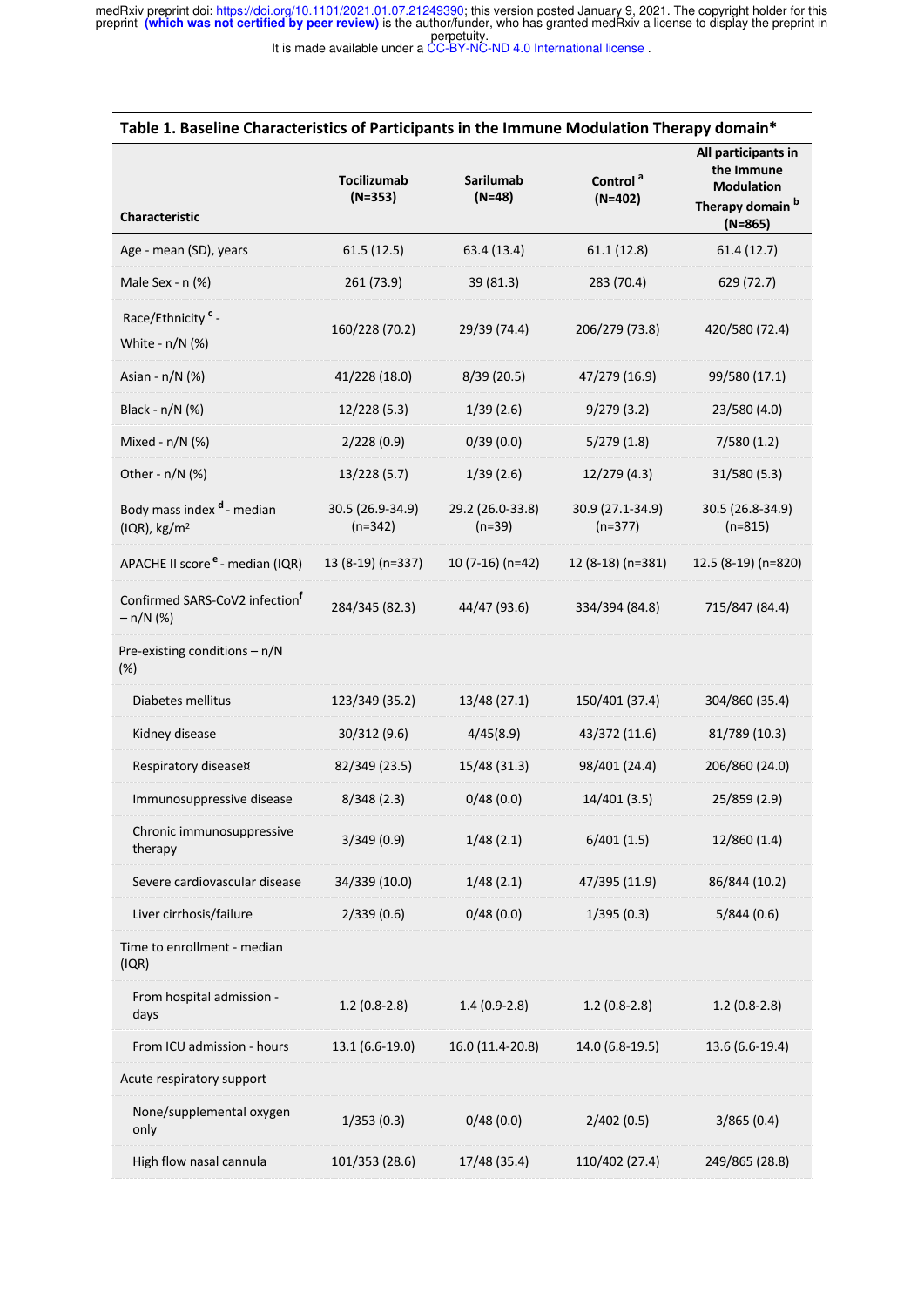perpetuity. preprint **(which was not certified by peer review)** is the author/funder, who has granted medRxiv a license to display the preprint in medRxiv preprint doi: https://doi.org/10.1101/2021.01.07.21249390; this version posted January 9, 2021. The copyright holder for this

It is made available under a CC-BY-NC-ND 4.0 International license .

| Non-invasive ventilation only         | 147/353 (41.6)            | 23/48 (47.9)        | 169/402 (42.0)            | 359/865 (41.5)              |
|---------------------------------------|---------------------------|---------------------|---------------------------|-----------------------------|
| Invasive mechanical<br>ventilation    | 104/353 (29.5)            | 8/48(16.7)          | 121/402 (30.1)            | 254/865 (29.4)              |
| Vasopressor support                   | 63/353 (17.9)             | 4/48(8.3)           | 79/402 (19.7)             | 163/865 (18.8)              |
| $PaO2/FiO2$ – median (IQR)            | 115 (89-162)<br>$(n=335)$ | 126 (99-157)        | 118 (89-169)<br>$(n=354)$ | 116.5 (89-165)<br>$(n=780)$ |
| Median laboratory values<br>$(IQR)^g$ |                           |                     |                           |                             |
| C-reactive protein, µg/mL             | 150 (85-221)              | 136 (105-204)       | 130 (71-208)              | 136 (79-208)                |
|                                       | $(n=207)$                 | $(n=37)$            | $(n=244)$                 | $(n=533)$                   |
| D-dimer, ng/mL                        | 832 (461-1763)            | 828 (355-1435)      | 1010 (500-2115)           | 910 (480-1916)              |
|                                       | $(n=159)$                 | $(n=20)$            | $(n=172)$                 | $(n=385)$                   |
| Ferritin, ng/mL                       | 912 (525-1590)            | 1914 (696-2315)     | 887 (410-1573)            | 929 (472-1643)              |
|                                       | $(n=201)$                 | $(n=13)$            | $(n=199)$                 | $(n=447)$                   |
| Neutrophils, x10 <sup>9</sup> /L      | $8(5.8-10.7)$             | $7.7(5.4-10.2)$     | $7.9(5.3-11.0)$           | $7.9(5.6-10.7)$             |
|                                       | $(n=239)$                 | $(n=47)$            | $(n=278)$                 | $(n=612)$                   |
| Lymphocytes, x10 <sup>9</sup> /L      | $0.7(0.5-1.0)$            | $0.6(0.4-0.9)$      | $0.7(0.5-1.0)$            | $0.7(0.5-1.0)$              |
|                                       | $(n=239)$                 | $(n=47)$            | $(n=279)$                 | $(n=613)$                   |
| Platelets, x10 <sup>9</sup> /L        | 250 (183-323)             | 273 (205-319)       | 236 (177-297)             | 245 (182-311)               |
|                                       | $(n=346)$                 | $(n=48)$            | $(n=398)$                 | $(n=854)$                   |
| Lactate, mmol/L                       | $1.3(1.0-1.8)$            | $1.5(1.2-2.0)$      | $1.4(1.0-1.9)$            | $1.4(1.0-1.9)$              |
|                                       | $(n=303)$                 | $(n=40)$            | $(n=353)$                 | $(n=754)$                   |
| Creatinine, mg/dL                     | $0.8(0.7-1.2)$            | $1.0(0.6-1.4)$      | $0.9(0.7-1.2)$            | $0.9(0.7-1.2)$              |
|                                       | $(n=348)$                 | $(n=48)$            | $(n=398)$                 | $(n=856)$                   |
| Bilirubin, mg/dL                      | $0.11(0.08 - 0.15)$       | $0.11(0.09 - 0.18)$ | $0.10(0.08 - 0.15)$       | $0.11(0.08-0.15)$           |
|                                       | $(n=327)$                 | $(n=46)$            | $(n=382)$                 | $(n=817)$                   |

\* Percentages may not sum to 100 because of rounding. SD denotes standard deviation; APACHE, Acute Physiology and Chronic Health Evaluation; COPD, chronic obstructive pulmonary disease; IQR, interquartile range; ECMO, extracorporeal membrane oxygenation.

<sup>a</sup> Control patients include all patient randomized to control who were also eligible to be randomized to tocilizumab and/or sarilumab.

<sup>b</sup> All patients includes patient randomized in the Immune Modulation Therapy domain, including control (including where tocilizumab and sarilumab were not a randomization option), tocilizumab, sarilumab, anakinra and interferon-beta-1a.

<sup>c</sup> Data collection not approved in Canada and continental Europe. "Other" includes "declined" and "multiple".

<sup>d</sup> The body-mass index (BMI) is the weight in kilograms divided by the square of the height in meters.

<sup>e</sup> Range 0 to 71, with higher scores indicating greater severity of illness.

<sup>f</sup> SARS-CoV2 infection was confirmed by respiratory tract polymerase chain reaction test

<sup>g</sup> Values were from the sample collected closest to randomization, up to 8 hours prior to randomization. If no samples were collected up to 8 hours prior to time of randomization, the sample collected closest to the time of randomization up to 2 hours after randomization was used (other than PaO<sub>2</sub>/FIO<sub>2</sub> which was a prerandomization value only). Laboratory values were only added to the case report form on August 6, 2020.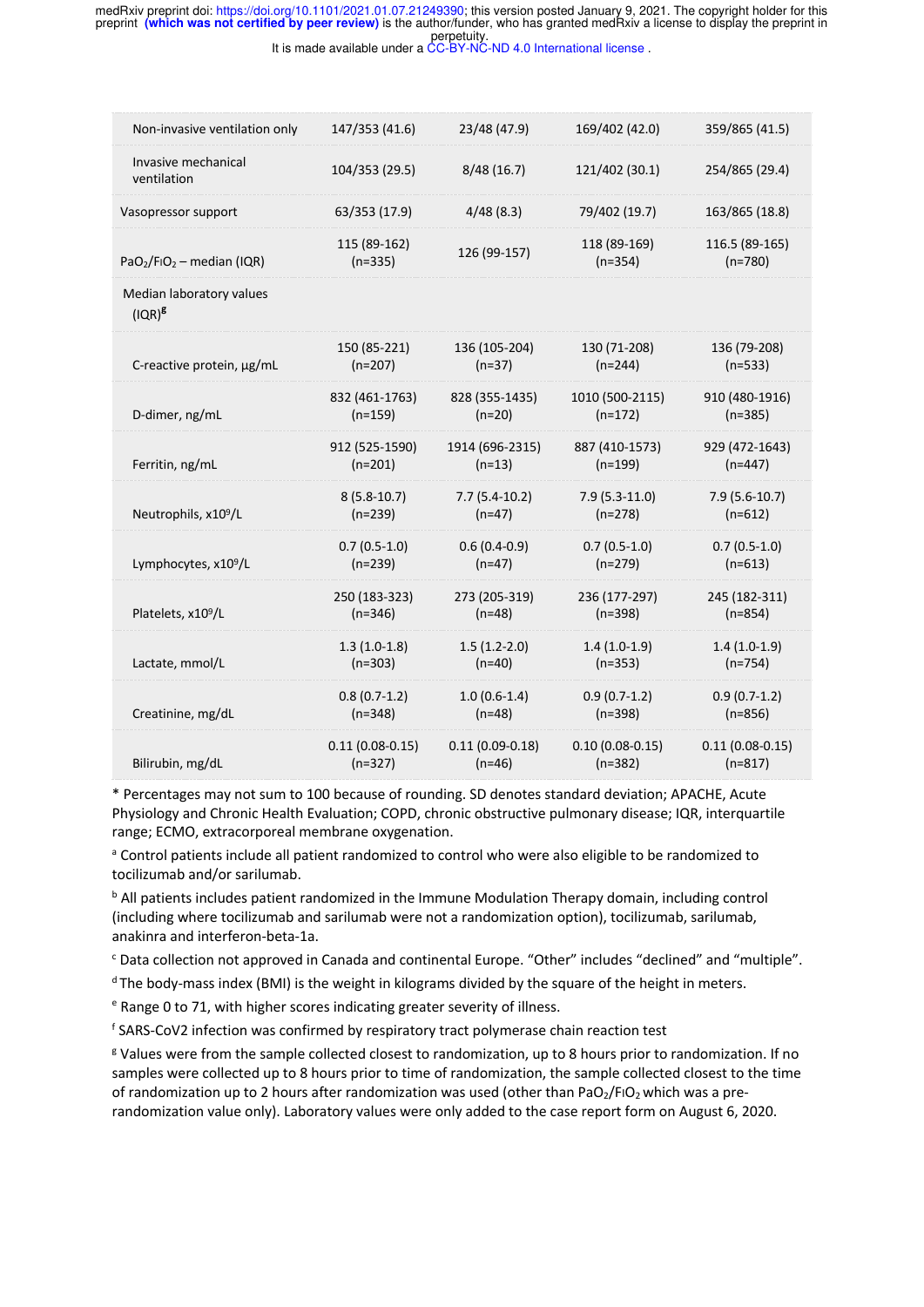preprint (which was not certified by peer review) is the author/funder, who has granted medRxiv a license to display the preprint in<br>perpetuity. medRxiv preprint doi: https://doi.org/10.1101/2021.01.07.21249390; this version posted January 9, 2021. The copyright holder for this

It is made available under a CC-BY-NC-ND 4.0 International license .

| <b>Table 2. Primary and Secondary Outcomes.</b>                                                                                               |                     |                     |                 |
|-----------------------------------------------------------------------------------------------------------------------------------------------|---------------------|---------------------|-----------------|
| <b>Outcome/Analysis</b>                                                                                                                       | Tocilizumab (N=353) | Sarilumab (N=48)    | Control (N=402) |
| Primary Outcome, Organ support-free days<br>(OSFDs)                                                                                           |                     |                     |                 |
| Median (IQR)                                                                                                                                  | 10 (-1 to 16)       | 11 (0 to 16)        | $0$ (-1 to 15)  |
| Adjusted OR - mean (SD)                                                                                                                       | 1.65(0.23)          | 1.83(0.44)          | 1               |
| - median (95% CrI)                                                                                                                            | 1.64 (1.25 to 2.14) | 1.76 (1.17 to 2.91) | $\mathbf{1}$    |
| Probability of superiority to control, %                                                                                                      | >99.9               | 99.5                |                 |
| Subcomponents of OSFDs                                                                                                                        |                     |                     |                 |
| In-hospital deaths, n (%)                                                                                                                     | 98/350 (28.0)       | 10/45 (22.2)        | 142/397 (35.8)  |
| OSFDs in survivors, median (IQR)                                                                                                              | 14 (7 to 17)        | 15 (6.5 to 17)      | 13 (4 to 17)    |
|                                                                                                                                               |                     |                     |                 |
| <b>Primary Hospital Survival,</b>                                                                                                             |                     |                     |                 |
| Adjusted OR - mean (SD)                                                                                                                       | 1.66(0.31)          | 2.25(0.96)          | $\mathbf{1}$    |
| - median (95% Crl)                                                                                                                            | 1.64 (1.14 to 2.35) | 2.01 (1.18 to 4.71) | $\mathbf{1}$    |
| Probability of superiority to control, %                                                                                                      | 99.6                | 99.5                |                 |
|                                                                                                                                               |                     |                     |                 |
| Secondary Analysis of Primary Outcome, model<br>restricted to Immune Modulation Therapy domain<br>patients and other closed domains           |                     |                     |                 |
| Adjusted OR - mean (SD)                                                                                                                       | 1.68(0.24)          | 1.84(0.44)          | $\mathbf{1}$    |
| - median (95% Crl)                                                                                                                            | 1.66 (1.26 to 2.18) | 1.77 (1.18 to 2.90) | 1               |
| Probability of superiority to control, %                                                                                                      | >99.9               | 99.6                |                 |
|                                                                                                                                               |                     |                     |                 |
| Secondary Analysis of Primary Hospital Survival,<br>model restricted to Immune Modulation Therapy<br>domain patients and other closed domains |                     |                     |                 |
| Adjusted OR - mean (SD)                                                                                                                       | 1.67(0.31)          | 2.24                | $\mathbf{1}$    |
| - median (95% CrI)                                                                                                                            | 1.65 (1.15 to 2.34) | 2.00 (1.17 to 4.69) | $\mathbf{1}$    |
| Probability of superiority to control, %                                                                                                      | 99.6                | 99.4                |                 |
|                                                                                                                                               |                     |                     |                 |
| <b>Other Secondary Outcomes</b>                                                                                                               |                     |                     |                 |
| 90-day Survival (time to event)                                                                                                               |                     |                     |                 |
| Adjusted HR - mean (SD)                                                                                                                       | 1.60(0.21)          | 1.94(0.56)          | 1               |
| - median (95% CrI)                                                                                                                            | 1.59 (1.24 to 2.05) | 1.82 (1.22 to 3.38) | $\mathbf{1}$    |
| Probability of superiority to control, %                                                                                                      | >99.9               | 99.8                |                 |
| Respiratory support-free days                                                                                                                 |                     |                     |                 |
| Adjusted OR - mean (SD)                                                                                                                       | 1.74(0.25)          | 2.04(0.53)          | 1               |
| - median (95% CrI)                                                                                                                            | 1.73 (1.31 to 2.27) | 1.94 (1.27 to 3.32) | 1               |
| Probability of superiority to control, %                                                                                                      | >99.9               | 99.9                |                 |
| Cardiovascular support-free days                                                                                                              |                     |                     |                 |
| Adjusted OR - mean (SD)                                                                                                                       | 1.70(0.26)          | 1.95(0.53)          | $\mathbf{1}$    |
| - median (95% Crl)                                                                                                                            | 1.68 (1.25 to 2.24) | 1.85 (1.20 to 3.30) | 1               |
| Probability of superiority to control, %                                                                                                      | >99.9               | 99.5                |                 |
| Time to ICU discharge                                                                                                                         |                     |                     |                 |
| Adjusted HR - mean (SD)                                                                                                                       | 1.43(0.13)          | 1.69(0.32)          | 1               |
| - median (95% CrI)                                                                                                                            | 1.42 (1.18 to 1.70) | 1.64 (1.21 to 2.45) | $\mathbf{1}$    |
| Probability of superiority to control, %                                                                                                      | >99.9               | 99.9                |                 |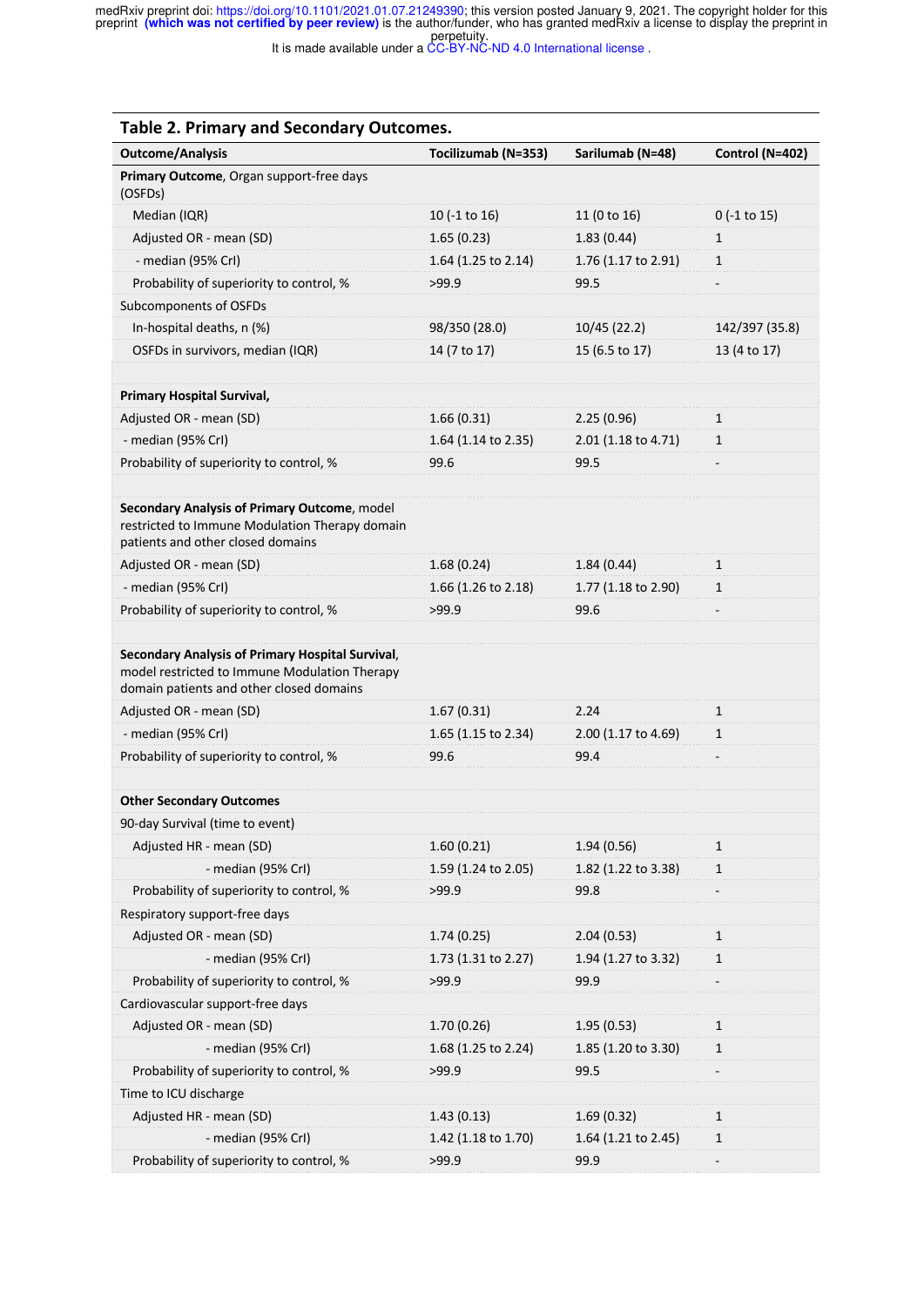preprint (which was not certified by peer review) is the author/funder, who has granted medRxiv a license to display the preprint in<br>perpetuity. medRxiv preprint doi: https://doi.org/10.1101/2021.01.07.21249390; this version posted January 9, 2021. The copyright holder for this

| Time to hospital discharge                                                                                      |                     |                                |                |
|-----------------------------------------------------------------------------------------------------------------|---------------------|--------------------------------|----------------|
| Adjusted HR - mean (SD)                                                                                         | 1.42(0.13)          | 1.65(0.31)                     | 1              |
| - median (95% Crl)                                                                                              | 1.41 (1.18 to 1.70) | 1.60 $(1.17 \text{ to } 2.40)$ | $\mathbf{1}$   |
| Probability of superiority to control, %                                                                        | >99.9               | 99.8                           |                |
| WHO scale at day 14                                                                                             |                     |                                |                |
| Adjusted OR - mean (SD)                                                                                         | 1.85(0.26)          | 1.91(0.43)                     | 1              |
| - median (95% Crl)                                                                                              | 1.83 (1.40 to 2.41) | 1.86 (1.22 to 2.91)            | $\mathbf{1}$   |
| Probability of superiority to control, %                                                                        | >99.9               | 99.6                           |                |
| Progression to invasive mechanical ventilation, ECMO or death,<br>restricted to those not intubated at baseline |                     |                                |                |
| Free of invasive mechanical ventilation at<br>baseline, n                                                       | 242                 | 37                             | 273            |
|                                                                                                                 |                     |                                |                |
| Progression to intubation, ECMO or death, n (%)                                                                 | 100/242 (41.3)      | 13/37(35.1)                    | 144/273 (52.7) |
| Adjusted OR - mean (SD)                                                                                         | 1.72(0.33)          | 1.82(0.55)                     | $\mathbf{1}$   |
| - median (95% CrI)                                                                                              | 1.69 (1.17 to 2.42) | 1.74 (1.01 to 3.14)            | $\mathbf{1}$   |
| Probability of superiority to control, %                                                                        | 99.8                | 97.7                           |                |
|                                                                                                                 |                     |                                |                |
| <b>Serious Adverse Events</b>                                                                                   |                     |                                |                |
| Patients with $\geq$ 1 serious adverse event, n (%)                                                             | 9/353(2.5)          | 0/48(0.0)                      | 11/402(2.7)    |
| Adjusted OR - mean (SD)                                                                                         | 1.22(0.55)          | 2.99(2.95)                     | $\mathbf{1}$   |
| - median (95% CrI)                                                                                              | 1.10 (0.48 to 2.58) | 2.10 (0.51 to 10.77)           | $\mathbf{1}$   |

The primary analysis of organ support-free days (OSFD) and in-hospital mortality used data from all participants enrolled in the trial who met COVID-19 severe state criteria and were randomized within at least one domain (n=1928), adjusting for age, sex, time period, site, region, domain and intervention eligibility and intervention assignment.

Other analyses were restricted to participants enrolled in the Immune Modulation domain and any domains that have ceased recruitment (Corticosteroid and Covid-19 Antiviral domains) (n=1293), adjusting for age, sex, time period, site, region, domain and intervention eligibility and intervention assignment.

Definitions of outcomes are provided in Methods and the study protocol.

All models are structured such that a higher OR or HR is favorable. The WHO scale ranges from 0 (no disease) to 8 (death).

SD - standard deviation; CrI - credible interval; OR - odds ratio; HR – Hazard ratio.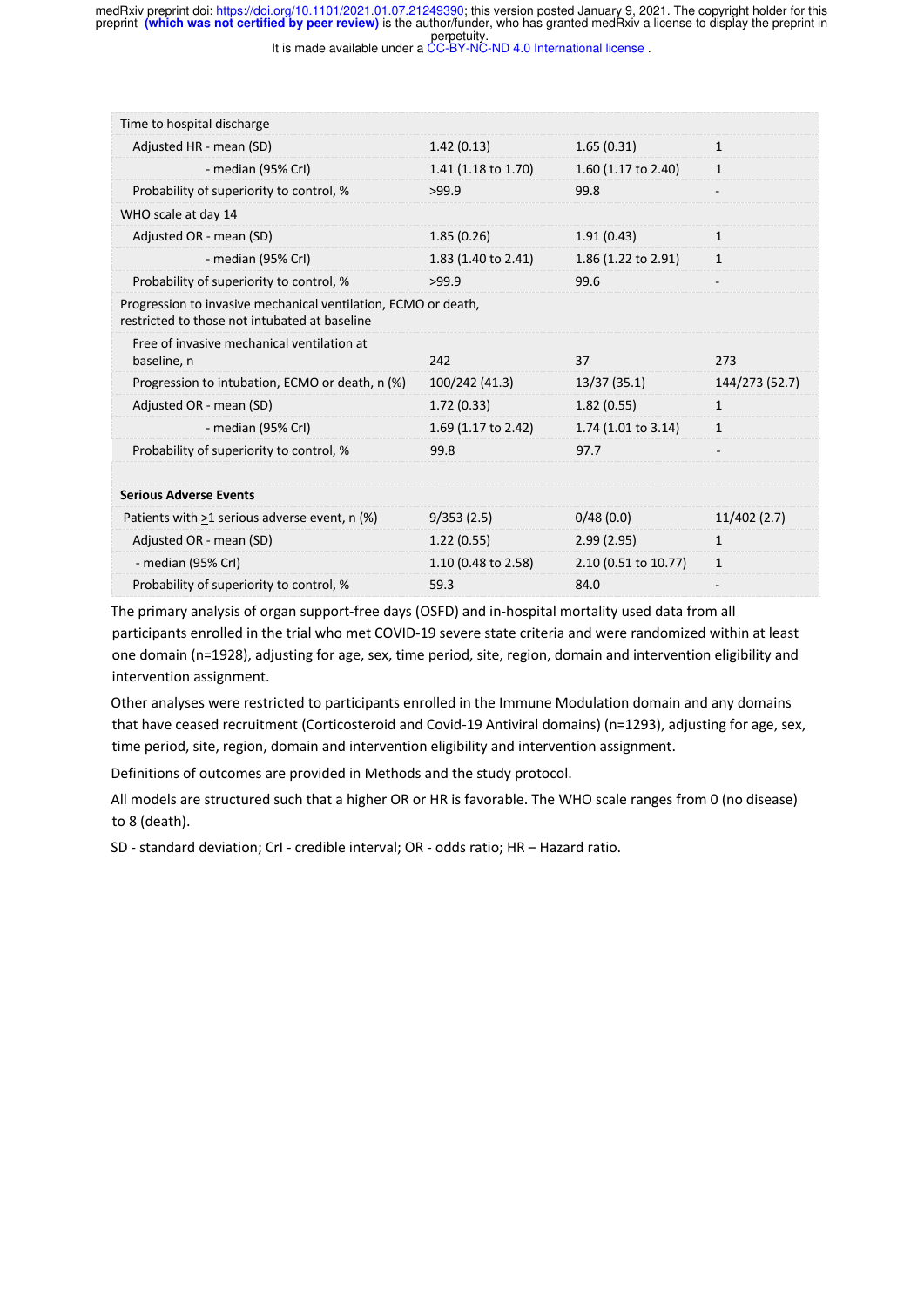perpetuity. preprint **(which was not certified by peer review)** is the author/funder, who has granted medRxiv a license to display the preprint in medRxiv preprint doi: https://doi.org/10.1101/2021.01.07.21249390; this version posted January 9, 2021. The copyright holder for this

It is made available under a CC-BY-NC-ND 4.0 International license .

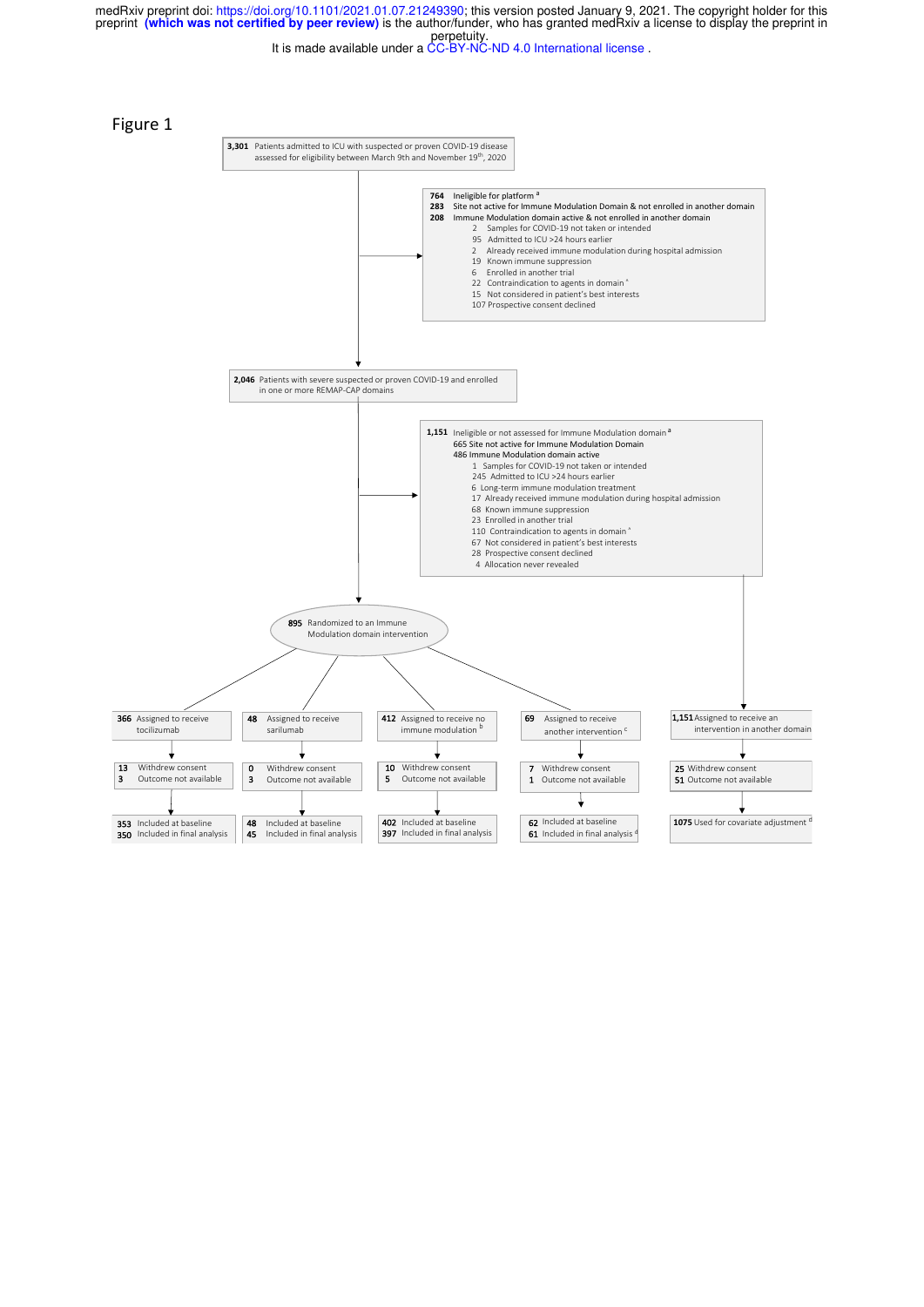# Figure 2 A



B

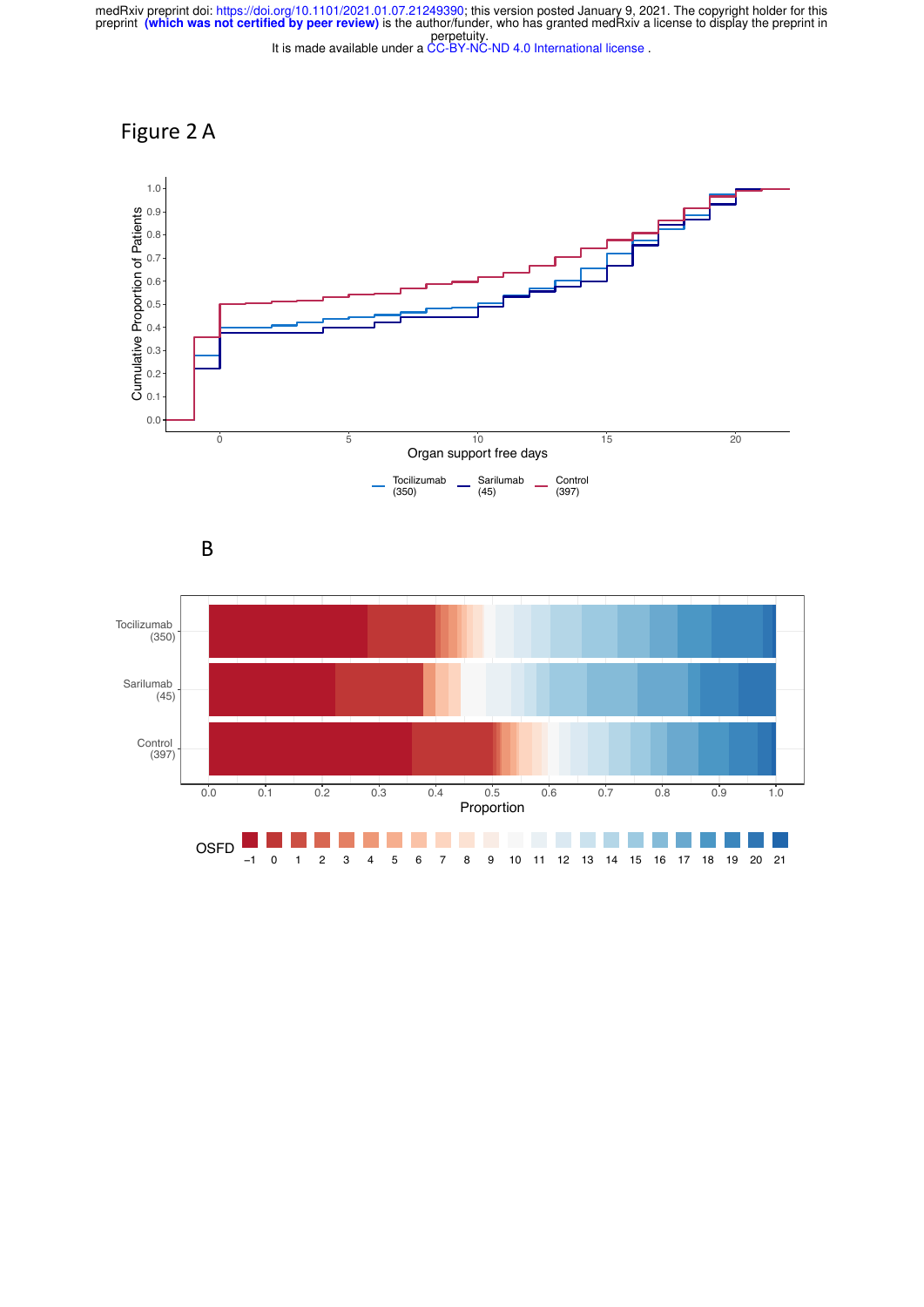



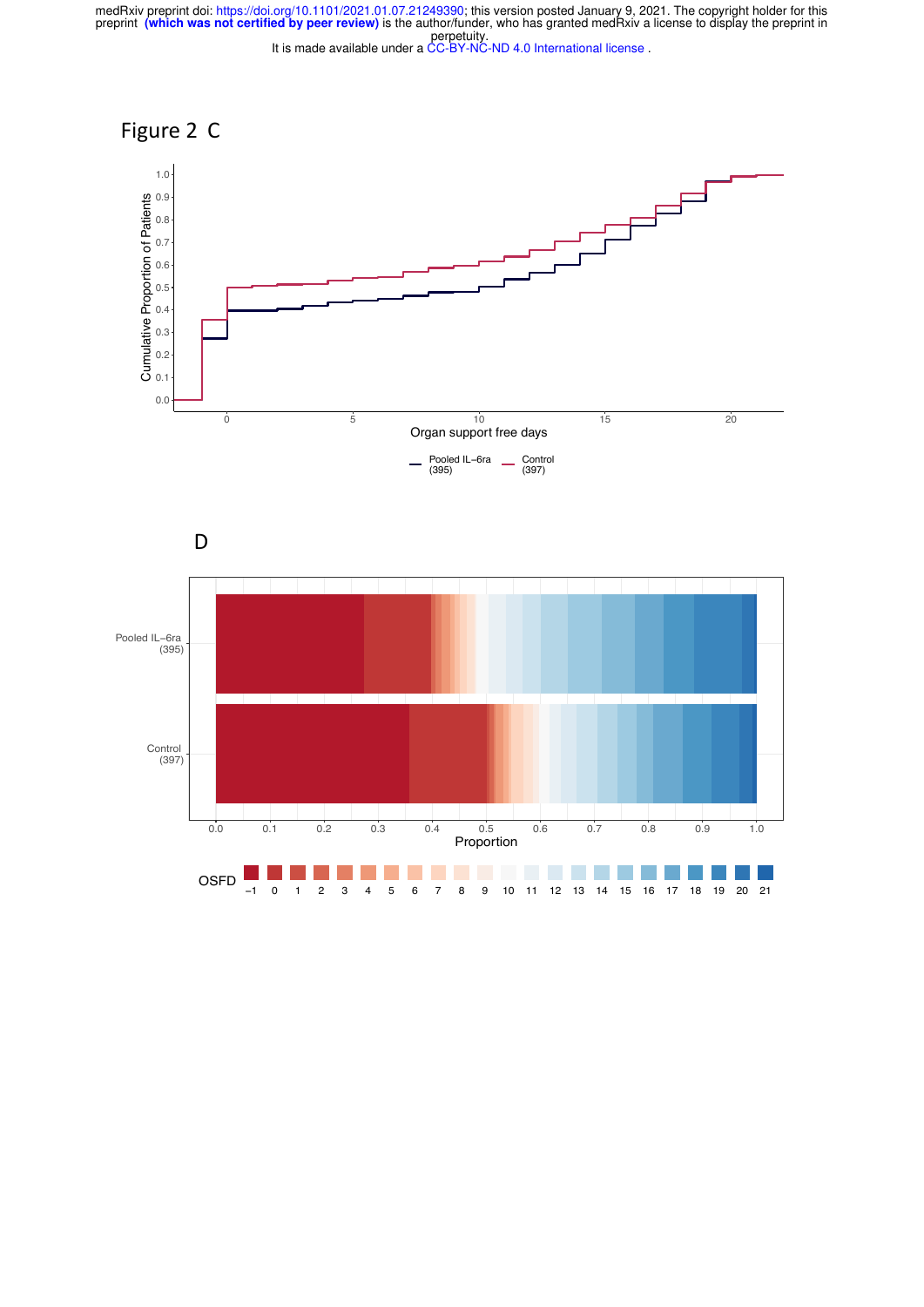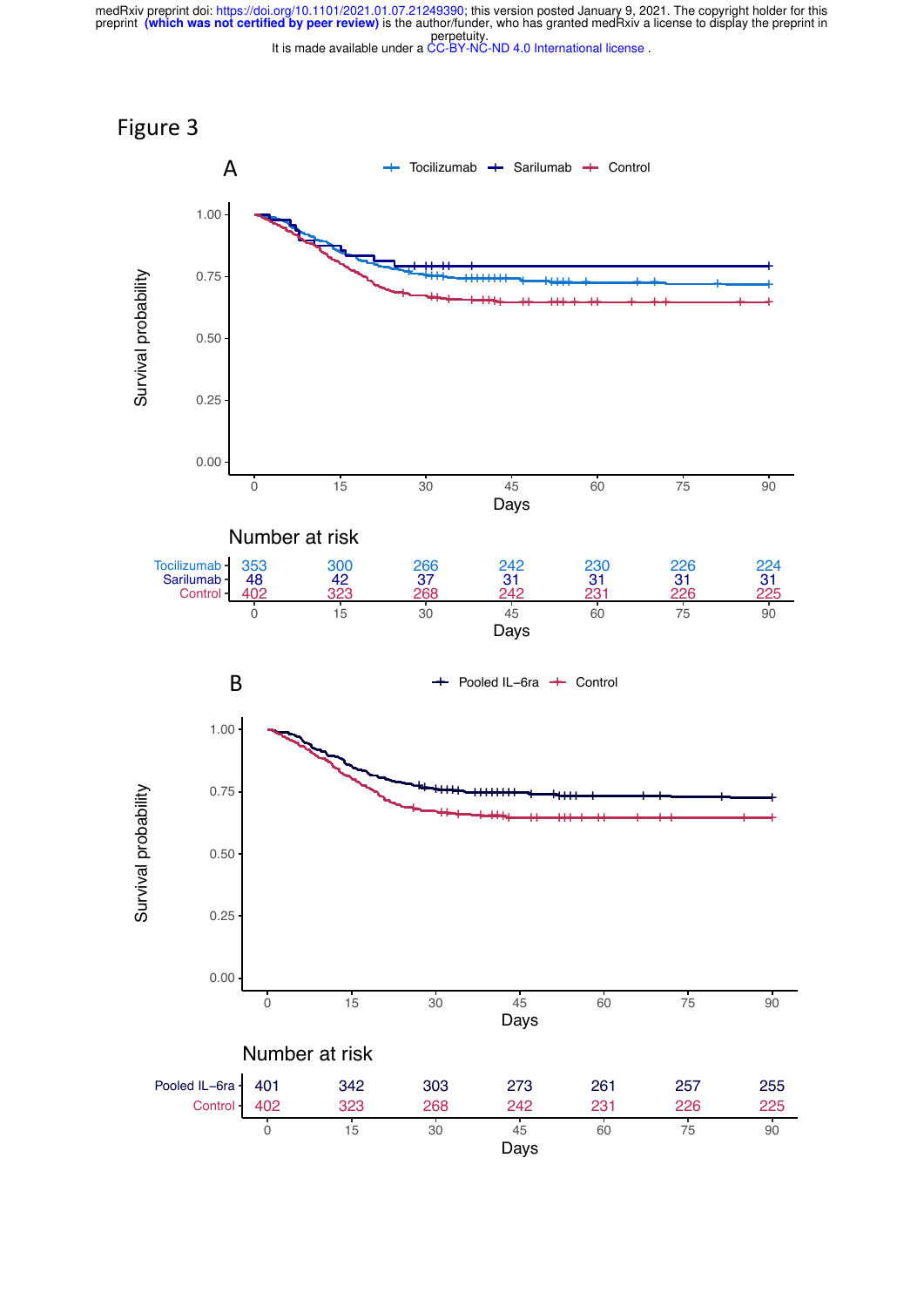preprint (which was not certified by peer review) is the author/funder, who has granted medRxiv a license to display the preprint in<br>perpetuity. medRxiv preprint doi: https://doi.org/10.1101/2021.01.07.21249390; this version posted January 9, 2021. The copyright holder for this



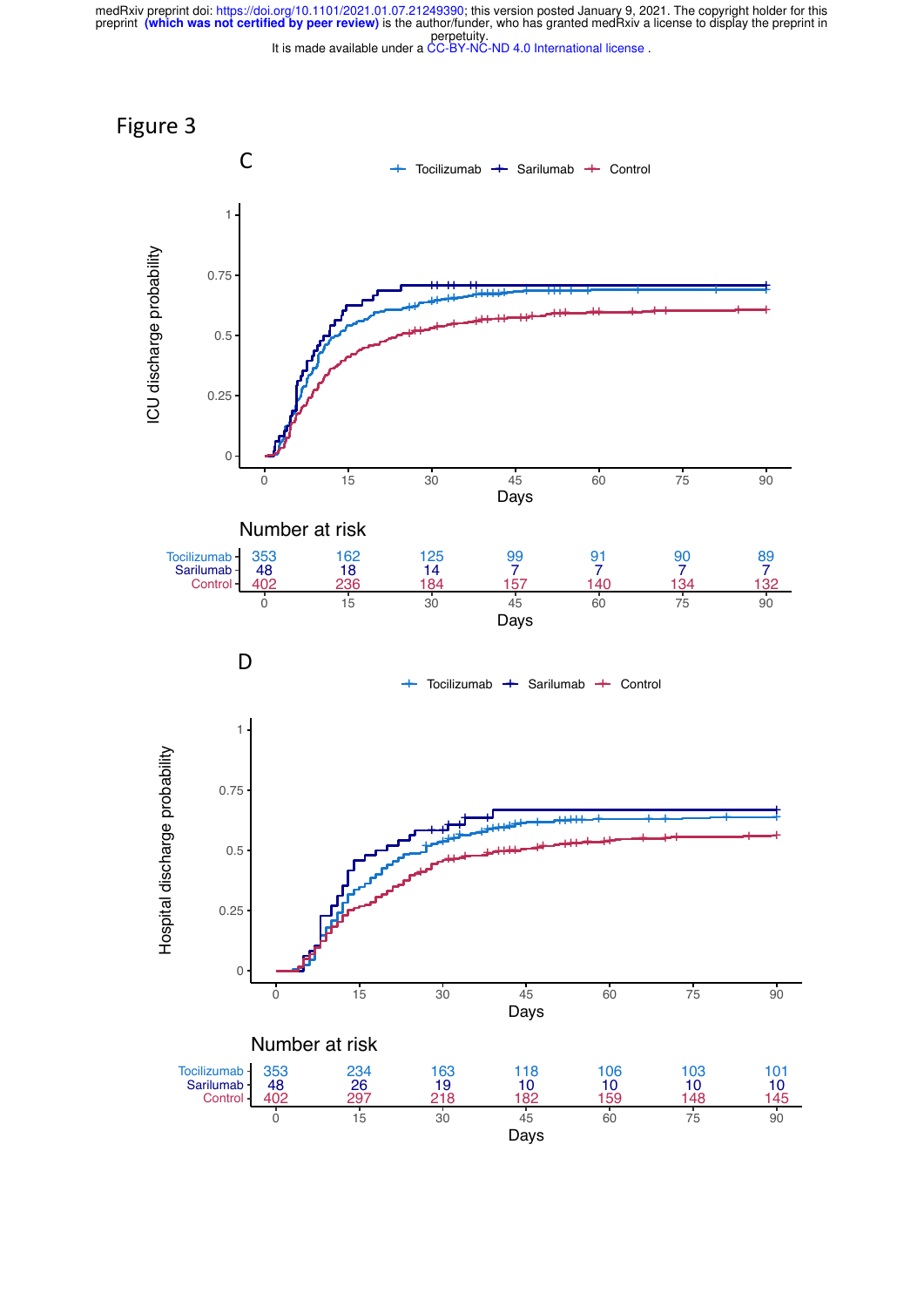## References:

1. COVID19 - Numbers at a glance. World Health Organisation, 2020. (Accessed 10 December 2020, at https://www.who.int/emergencies/diseases/novel-coronavirus-2019.)

2. WHO Rapid Evidence Appraisal for COVID-19 Therapies (REACT) Working Group et al. Association Between Administration of Systemic Corticosteroids and Mortality Among Critically Ill Patients With COVID-19: A Meta-analysis. JAMA 2020;324:1330-41.

3. Xu X, Han M, Li T, et al. Effective treatment of severe COVID-19 patients with tocilizumab. Proc Natl Acad Sci U S A 2020;117:10970-5.

4. Somers EC, Eschenauer GA, Troost JP, et al. Tocilizumab for treatment of mechanically ventilated patients with COVID-19. medRxiv 2020.

5. Gremese E, Cingolani A, Bosello SL, et al. Sarilumab use in severe SARS-CoV-2 pneumonia. EClinicalMedicine 2020;27:100553.

6. Stone JH, Frigault MJ, Serling-Boyd NJ, et al. Efficacy of Tocilizumab in Patients Hospitalized with Covid-19. N Engl J Med 2020.

7. Hermine O, Mariette X, Tharaux PL, et al. Effect of Tocilizumab vs Usual Care in Adults Hospitalized With COVID-19 and Moderate or Severe Pneumonia: A Randomized Clinical Trial. JAMA Intern Med 2020.

8. Salvarani C, Dolci G, Massari M, et al. Effect of Tocilizumab vs Standard Care on Clinical Worsening in Patients Hospitalized With COVID-19 Pneumonia: A Randomized Clinical Trial. JAMA Intern Med 2020.

9. Salama C, Han J, Yau L, et al. Tocilizumab in Patients Hospitalized with Covid-19 Pneumonia. N Engl J Med 2020.

10. Rosas I, Bräu N, Waters M, et al. Tocilizumab in Hospitalized Patients With COVID-19 Pneumonia. medRxiv 2020:2020.08.27.20183442.

11. Angus DC, Berry S, Lewis RJ, et al. The REMAP-CAP (Randomized Embedded Multifactorial Adaptive Platform for Community-acquired Pneumonia) Study. Rationale and Design. Ann Am Thorac Soc 2020;17:879-91.

12. Angus DC, Derde L, Al-Beidh F, et al. Effect of Hydrocortisone on Mortality and Organ Support in Patients With Severe COVID-19: The REMAP-CAP COVID-19 Corticosteroid Domain Randomized Clinical Trial. JAMA 2020;324:1317-29.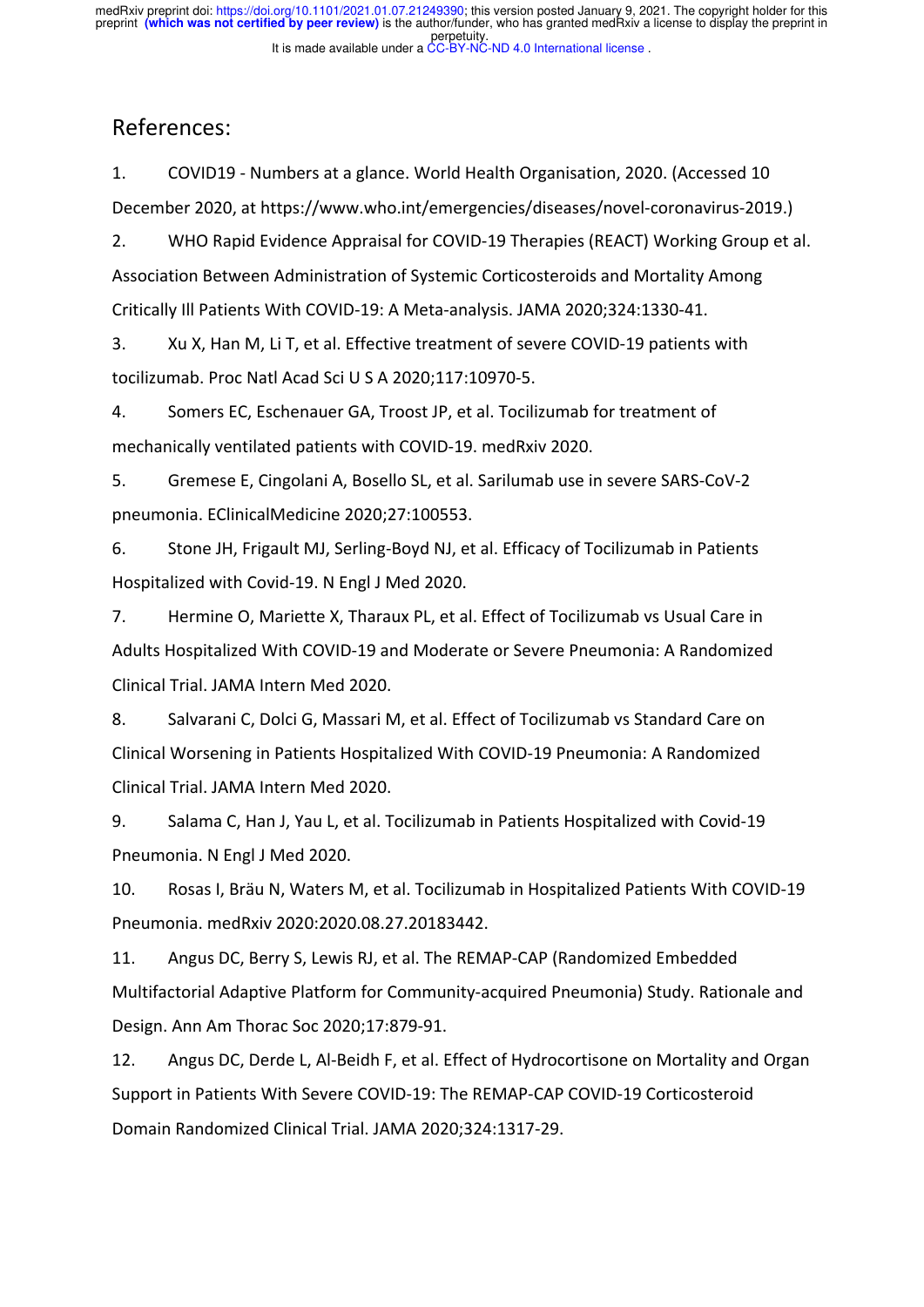13. Laterre PF, Berry SM, Blemings A, et al. Effect of Selepressin vs Placebo on Ventilator- and Vasopressor-Free Days in Patients With Septic Shock: The SEPSIS-ACT Randomized Clinical Trial. JAMA 2019.

14. Viele K, Berry S, Neuenschwander B, et al. Use of historical control data for assessing treatment effects in clinical trials. Pharm Stat 2014;13:41-54.

15. The Recovery Collaborative Group. Dexamethasone in Hospitalized Patients with Covid-19 - Preliminary Report. N Engl J Med 2020.

16. WHO Working Group on the Clinical Characterisation and Management of COVID-19 infection. A minimal common outcome measure set for COVID-19 clinical research. Lancet Infect Dis 2020;20:e192-e7.

17. Gong J, Dong H, Xia Q, et al. Correlation Analysis Between Disease Severity and Inflammation-related Parameters in Patients with COVID-19 Pneumonia. medRxiv 2020:2020.02.25.20025643.

18. Zhou F, Yu T, Du R, et al. Clinical course and risk factors for mortality of adult inpatients with COVID-19 in Wuhan, China: a retrospective cohort study. Lancet 2020;395:1054-62.

19. Zhou Y, Fu B, Zheng X, et al. Pathogenic T-cells and inflammatory monocytes incite inflammatory storms in severe COVID-19 patients. National Science Review 2020;7:998- 1002.

20. Pairo-Castineira E, Clohisey S, Klaric L, et al. Genetic mechanisms of critical illness in Covid-19. Nature 2020.

21. Sanofi provides update on Kevzara® (sarilumab) Phase 3 trial in severe and critically ill COVID-19 patients outside the U.S. 2020. (Accessed 22-12-2020, at

https://www.sanofi.com/en/media-room/press-releases/2020/2020-09-01-07-00-00.)

22. Fajgenbaum DC, June CH. Cytokine Storm. N Engl J Med 2020;383:2255-73.

23. Sinha P, Calfee CS, Cherian S, et al. Prevalence of phenotypes of acute respiratory distress syndrome in critically ill patients with COVID-19: a prospective observational study. Lancet Respir Med 2020;8:1209-18.

24. Xu C, Rafique A, Potocky T, et al. Differential Binding of Sarilumab and Tocilizumab to IL-6Ralpha and Effects of Receptor Occupancy on Clinical Parameters. J Clin Pharmacol 2020.